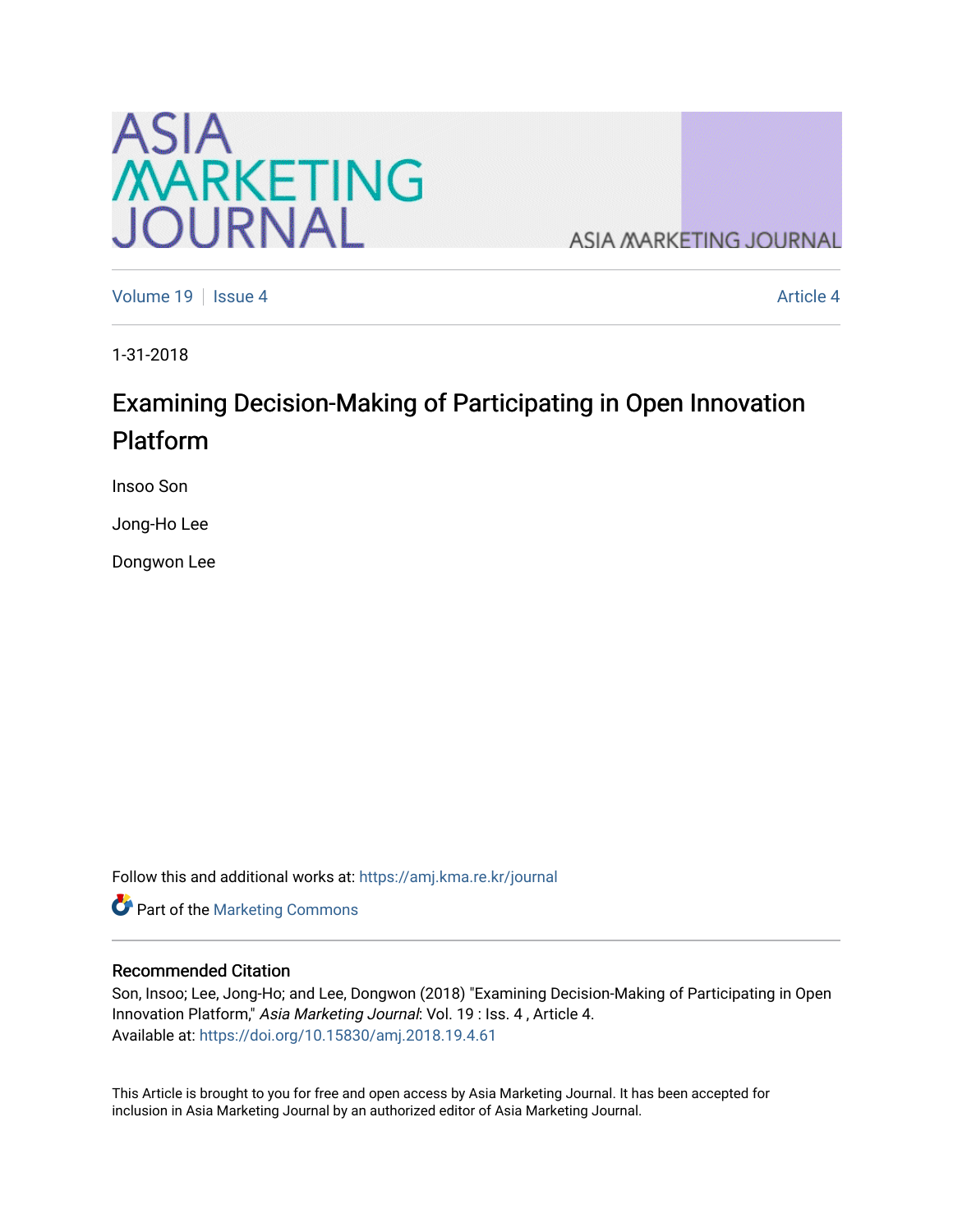# Examining Decision-Making of Participating in Open Innovation Platform: The Case of Biotechnology Industry

Insoo Son\* Jong-Ho Lee\*\* Dongwon Lee\*\*\*

Open innovation is based on a different knowledge landscape, with a different logic about the sources and uses of technologies. It implies that firms increasingly rely on external sources of innovation by emphasizing these ideas and resources. Using datasets from the UK biotechnology industry, this paper explores firms' willingness to participate in open innovation. The results indicate that the switching cost is identified as the direct predictor of the willingness to participate in open innovation. While high commitment based on the trust with partner increases switching costs, IT infrastructure within the firm decreases switching costs to open innovation. Taken together, this research broadens the study on open innovation by applying the switching cost as a medium of knowledge transfer in the biotech industry.

Key words: biotechnology industry, IT infrastructure, open innovation, switching cost, trust

# Ⅰ. Introduction

High-technology firms increasingly reach beyond their organizational boundaries and partner with others to develop successful new products in a timely fashion (Boudreau et al. 1998; Kim et al. 2017). New product development in recent years is often a result of a jointly managed activity within a strategic alliance of two or more firms (Doz and Hamel 1998; Osborn et al. 1990; Pavlou and El Sway 2006). Reducing innovation cycles through the use of information technologies also amplifies the importance of

<sup>\*</sup> Ph.D. Assistant Professor Department of Global Business Administration Sangmyung University (insoo114@smu.ac.kr)

<sup>\*\*</sup> Ph.D. Professor of Marketing Korea University Business School (jongholee@korea.ac.kr), Corresponding Author

<sup>\*\*\*</sup> Ph.D. Professor of MIS Korea University Business School (mislee@korea.ac.kr)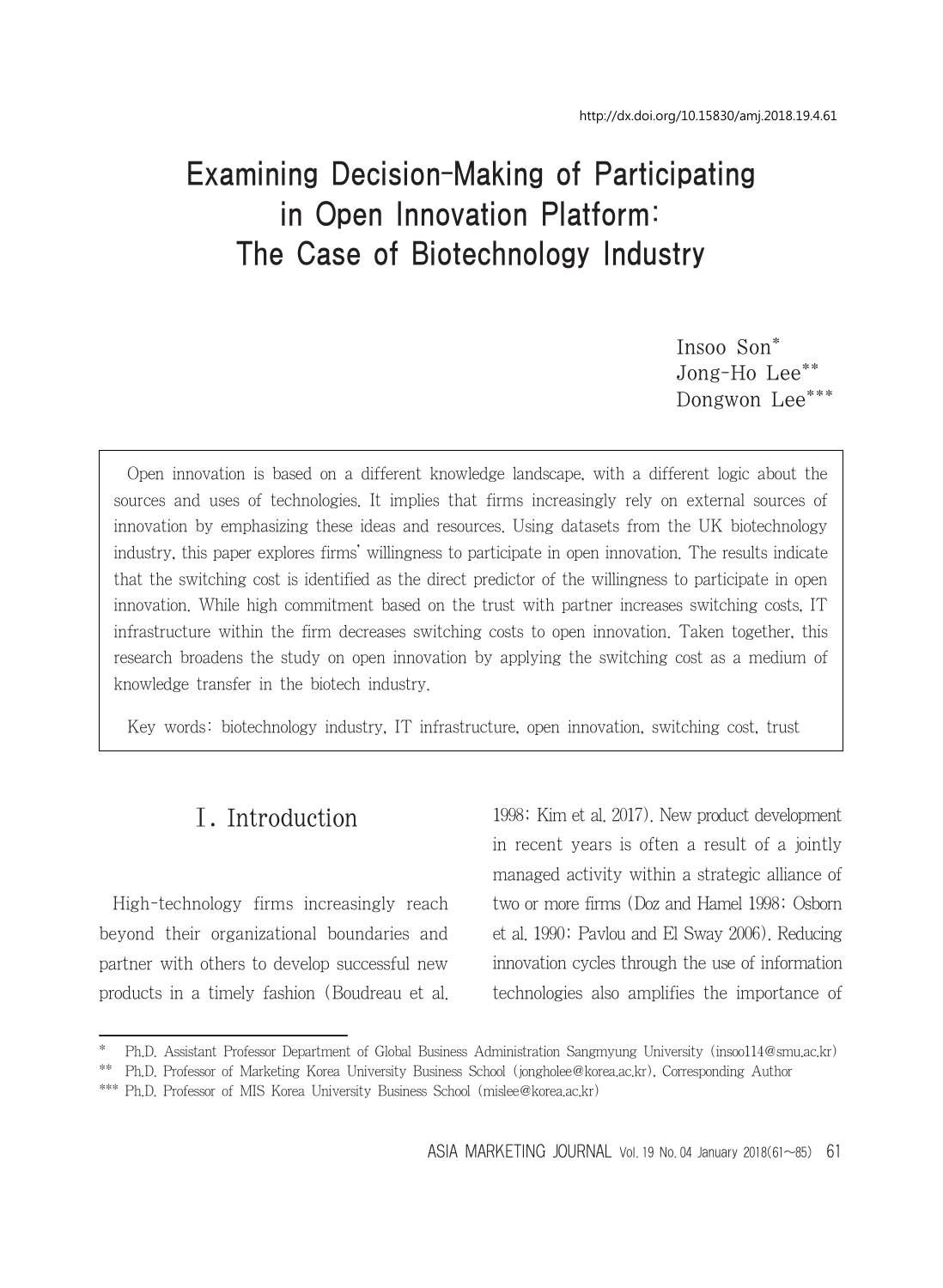rich information exchange with suppliers in new product development activities (Hult et al. 2002; Pavlou and El Sway 2006). It even appears that inter-organizational cooperation around innovations has become an imperative these days (Boudreau et al. 1998; Gularti and Singh 1998; Newell and Swan 2000). Driven by this recognition of the role of external knowledge in innovation, it has been argued that innovation is undergoing with a paradigm shift from 'closed' to 'open' models (Chesbrough 2003; Christensen et al. 2005; von Krogh and von Hippel 2006). In line with this, open innovation – innovation practices through open platform for knowledge sharing (Dahlander and Gann 2010) has become central in discussion about its use and expected values among both researchers and practitioners.

Open innovation is based on a different knowledge landscape with a different logic about the sources and uses of technologies. The emergence of open innovation implies that firms increasingly rely on external sources of innovation to secure their competitive edges in the market (Chesbrough 2003). Previous studies argue that firms' innovative capabilities as well as competitive advantages can be significantly improved by leveraging the skills of others through the transfer of knowledge (Cavusgil et al. 2003; Pavlou and El Sway 2006). Network scholars studying cross-functional knowledge sharing find a positive relationship between active mutual knowledge sharing and organizational performance (Atuahene-Gima and Evangelista 2000; Roberts et al. 2006). Thus, close relationship between partner firms has a positive effect on tacit knowledge transfer and subsequently on innovation capability and performance (Cavusgil et al. 2003).

Since Chesbrough (2003)'s breakthrough research, there have been numerous studies on open innovation. Major research streams in extant literature include searching and enabling external innovations (e.g., Ili et al. 2010; Tether and Tajar 2008), assimilating external sources of innovations (e.g., Fabrizio 2009; Schiele 2010), and value creating role of open innovation (e.g., Boudreau 2010; Lau et al. 2010). Researchers suggest that not only the characteristics of external knowledge but internal factors such as R&D capabilities and complementary assets also influence the use of external sources of innovation (Ceccagnoli et al. 2010; Teirlinck et al. 2010). Furthermore, the rise of Internet has played an important role in enabling open innovation by facilitating online communities, crowd sourcing, and virtual world (Ebner et al. 2009; Füller et al. 2008; Kohler et al. 2009). Another research stream argues that firms need to integrate external sources with their R&D activities and organizational culture to fully profit from open innovation (Schiele 2010; Un 2010). In line with this, prior studies emphasize the facilitating role of absorptive capacity in adopting open innovation, such as speeding the assimilation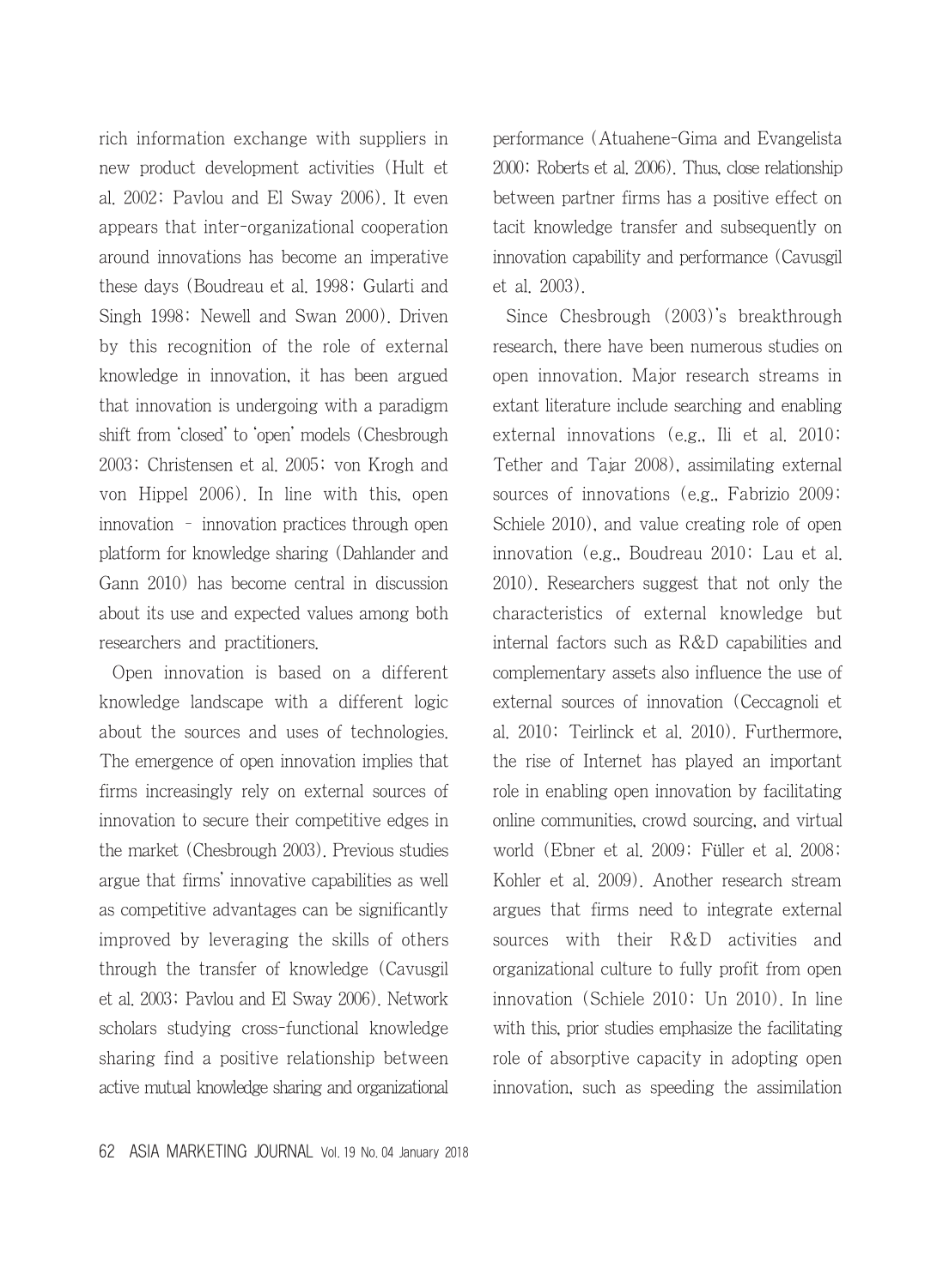and commercialization of external knowledge (Fabrizio 2009; Grimpe and Sofka 2009). Open innovation scholars also have sought to quantify the benefits of external innovations in terms of innovation output and financial performance. The studies used standard metrics including new product release (Boudreau 2010), product performance (Lau et al. 2010), revenue growth (Chesbrough and Crowther 2006), and the fraction of revenues due to new products (Grimpe and Sofka 2009). Value creation was also examined in the few simulation-based studies on external sources of innovation (e.g., Almirall and Casadesus-Masanell 2010).

Prior studies in this stream of research contribute to the extant literature by expanding our understanding of open innovation in the aspects of obtaining, integrating, and commercializing the sources of external innovation. However, there has been limited attention to identify the enabling factors and examining how these antecedents affect firms' organizational decision to participate in open innovation platform. In recent years, the really good ideas are coming from outside the organization especially in the biotech industry (Powell 1998). The availability and quality of external ideas change the logic that leads to the formation of the centralized R&D in closed innovation (Christensen et al. 2005). The open innovation idea has become influential in biotech firm strategies, and it is therefore timely to examine adaptability of the open innovation approach. To this end, the study explores organizational decision-making mechanism to participate in open innovation from ongoing closed alliances in the virtual laboratory context in the biotechnology.

As an exploratory study on organizational adoption of open innovation, this study intends to investigate what factors affect firms' open innovation initiatives. Especially, our research focuses on the effect of switching cost on firms' willingness to participate in open innovation platform. Initiating open innovation implies a shift of firms' R&D and innovation paradigm. Each firm needs to evaluate the performance of alliances with existing partners by comparing with the expected value of open innovation. Switching cost is a main construct to measure how much burden firms recognize when transferring their innovation paradigm from closed to open environment. The level of involving switching cost in open innovation adoption depends on how well the collaboration with existing partners has been maintained based on mutual trust. In this sense, commitmenttrust constructs are required to measure the performance of current partnership for innovation and connected to the engagement of switching cost in organizational adoption of open innovation. IT infrastructure, in this study, is a contextual factor related with virtual laboratory, a practical example of open innovation in biotechnology. Open innovation is a worldwide network of organizations with different knowledge and business backgrounds and operates on IT based

Examining Decision-Making of Participating in Open Innovation Platform: The Case of Biotechnology Industry 63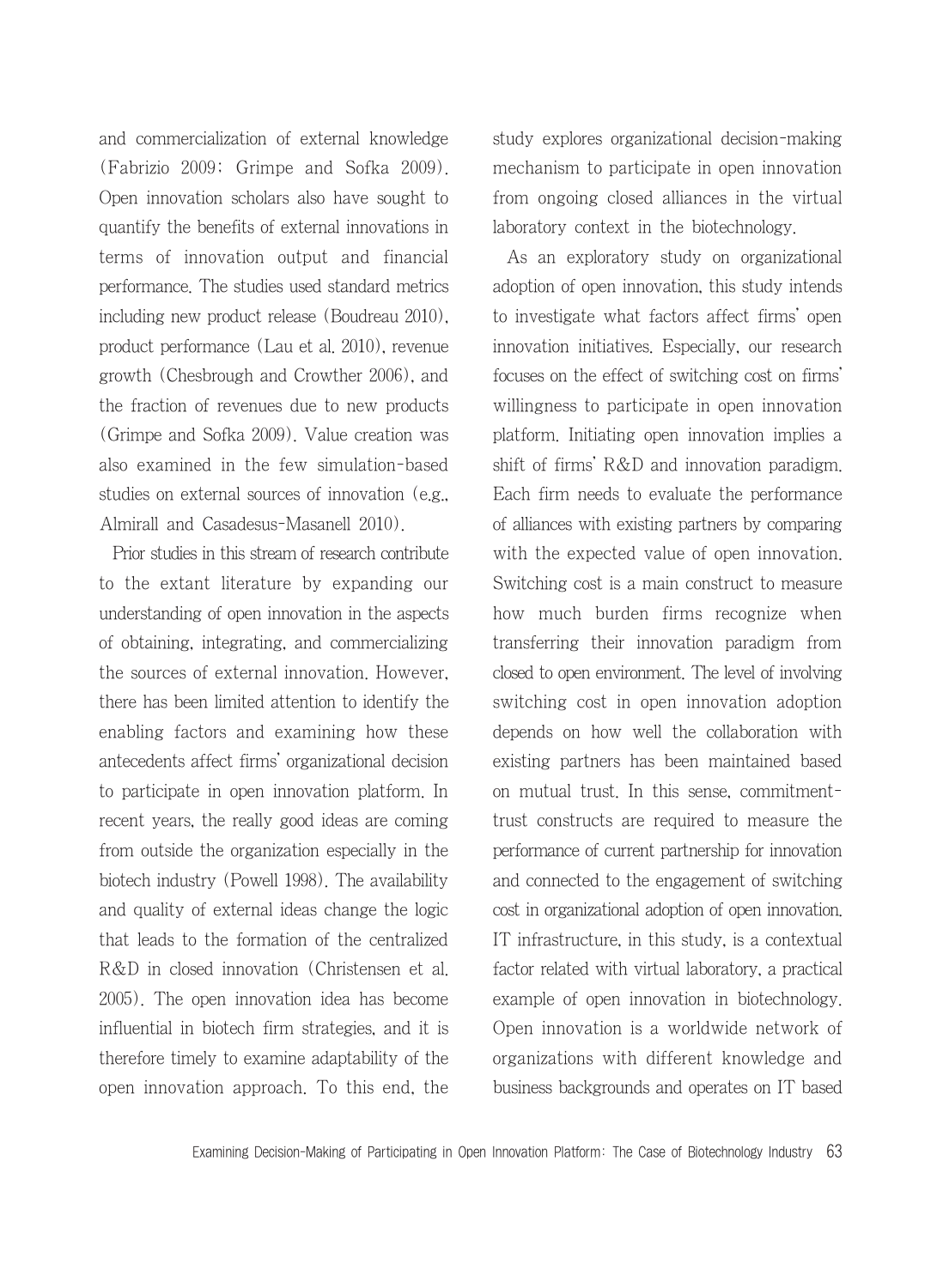communications like Internet. The level of a firm's IT infrastructure (e.g., IT resources and management skill) is another significant prerequisite of initiating open innovation. This study argues the role of IT infrastructure in reducing the burden of open innovation and increasing the willingness to participate. Putting all together these switching cost, commitmenttrust, and IT infrastructure constructs, we suggest a research model to explain organizational adoption of open innovation.

The remainder of the paper is organized as follows. We first present, in Section 2, the theoretical background of open innovation and a formal basis for a set of hypotheses to examine a firm's willingness to participate in open innovation, based on a number of different concepts including commitment-trust, IT infrastructure, and switching costs. The third section provides the research methodology along with the description of data and instrument validation. The fourth section describes our empirical findings. (1) Switching costs hinder participation in open innovation. While (2) commitment based on the trust with partner increases switching costs, (3) IT infrastructure within the firm decreases switching costs for open innovation. The fifth section concludes with a discussion on a number of implications for research and practice, as well as the limitations and possible extensions for future research.

# Ⅱ. Theoretical Framework

The primary objective of this paper is to explore the question of how open innovation is applied to the research and development (R&D) in the virtual laboratory of the biotech industry. For example, how biotech scientists in different organizations can share or transfer their knowledge efficiently? Open innovation is a new manner of working for new product development. It provides an experimental setting to scientists and engineers by making optimal use of information technologies.

# 2.1 Open Innovation and Biotechnology Industry

Open innovation is a term coined by Chesbrough (2003), and its main idea is that firms cannot afford to rely entirely on their own research, but should instead buy or license processes or inventions from other organizations (Chesbrough 2003; Christensen et al. 2005). Although there exists similarity in names between open source and open innovation, they have different perspectives in new product development― that is, open innovation emphasizes patenting and selling inventions while open source stresses sharing of programming codes or computer programs. In knowledge sharing perspective, open innovation has two-sided features; 1) providing a firm's internal know-hows to other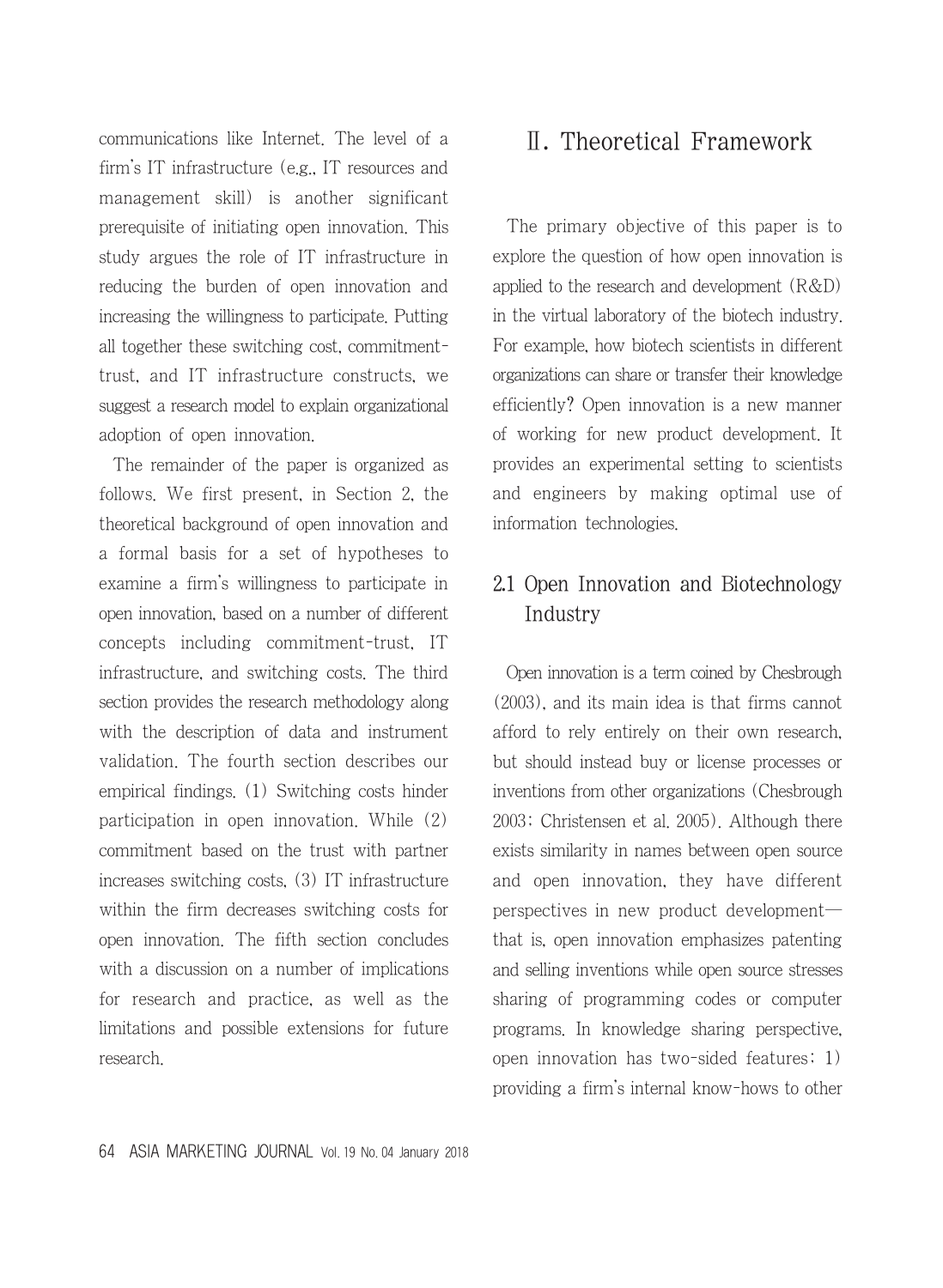organizations and 2) receiving external knowledge from outside. Under such conditions, firms need to configure how much they should release their own knowledge to acquire as much knowledge as they want to achieve the optimal point of mutual benefit. But, firms occasionally have contradictory attitudes toward this 'give-andtake' features and show opportunistic behaviors like providing less and receiving more.

The nature of the biotech industry, which shares knowledge and ideas through many forms of collaborations and strategic alliances, indeed facilitates the use of open innovation (Powell 1998). In practice, the adoption and use of open innovation in the biotech industry can be divided into two stages―first, the manipulation and search of a vast amount of data; and second, data-sharing and productdevelopment (Mangalam et al. 2001). In this light, when it comes to the biotech industry, the following question must be raised: what factors lead firms in the biotech industry to adopt the open innovation approach to develop new products or drugs? Firms are often motivated to make strategic alliances for new product development (Kogut 1988), with the types of alliance governance structures, such as joint ventures and non-equity alliances, determined by the following factors: (1) interdependence and knowledge transfer (Doz and Hamel 1998), (2) control mechanisms (Gulati and Singh 1998), and (3) flexibility (Das and Teng 2002).

The biotech industry has been actively

involved in networking and strategic alliances with other companies and academic organizations and, as a result, understands the needs for a more open way of working and collaboration as well as their pitfalls (Powell 1998). To access the expertise of others, firms often employ social capital, an idea linked to technology brokering, an activity of technology brokers who gain access to external ideas for internal use for the purpose of innovation (Kankanhalli et al. 2005; Wasko and Faraj 2005). In this sense, the networks in the biotech industry through social capital can be identified as primary sources of technological as well as organizational innovations (Staropoli 1998). Despite the benefits of networking, however, there is a considerable risk associated with the level of knowledge to share within the network due to the relatively uncontrollable spread of knowledge and/or uncertain results (Jarvenpaa et al. 2004; Stewart and Gosain 2006). Firms' characteristics as either 'risk-taking' or 'risk-averse' may affect the level of knowledge they share in open innovation. How scientists in different countries can share their knowledge efficiently? Virtual laboratory is an IT-enabled platform in which biotechnology experiments are planned, designed, and performed through the collaboration with scientists and engineers from participating firms. It provides an experimental setting to scientists and engineers by making optimal use of modern information technologies. Virtual laboratory is a new manner of working in that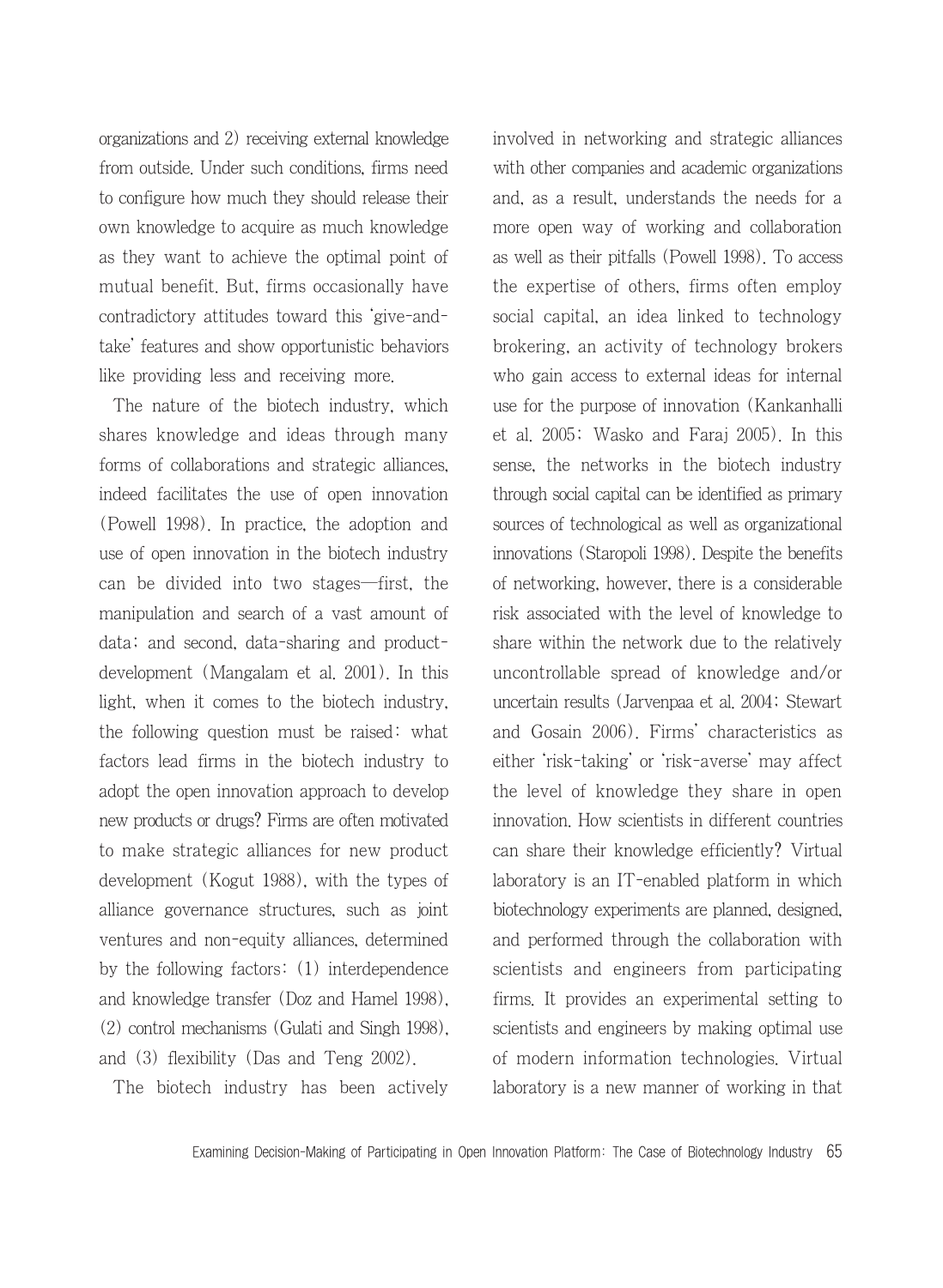it provides the worldwide pool of industry expertise for R&D and innovation beyond physical locations and boundaries. For biotechnology industry, virtual laboratory presents conceptual features shared with open innovation. Virtual laboratory operates based on firms' voluntary participation and pursues mutual benefit of participants by sharing knowledge and expertise. Additionally, virtual laboratory is open to wide range of biotechnology stakeholders from research to business. Considering the features, it is worth noting that virtual laboratory is a representative example of open innovation in biotechnology industry and used as an equivalent term of open innovation in this paper.

This study has identified three main constructs ―commitment-trust, IT infrastructure, and switching costs―as important factors that influence the adoption of open innovation as a medium of knowledge sharing. So, we propose a model in which firms' willingness to participate in open innovation are hypothesized to be affected by such factors as (1) the level of commitment-trust of participating firms, (2) the level of IT infrastructure of participating firms, and (3) the switching cost to open innovation from ongoing closed alliances. Figure 1 presents the theoretical model of our proposed hypotheses with several control variables. We describe each of the constructs and their relationships to the dependent variables in the following sections.

#### 2.2 Commitment and Trust

For firms to establish ties with other business



<Figure 1> Theoretical Model of Open Innovation (OI)

<sup>66</sup> ASIA MARKETING JOURNAL Vol. 19 No. 04 January 2018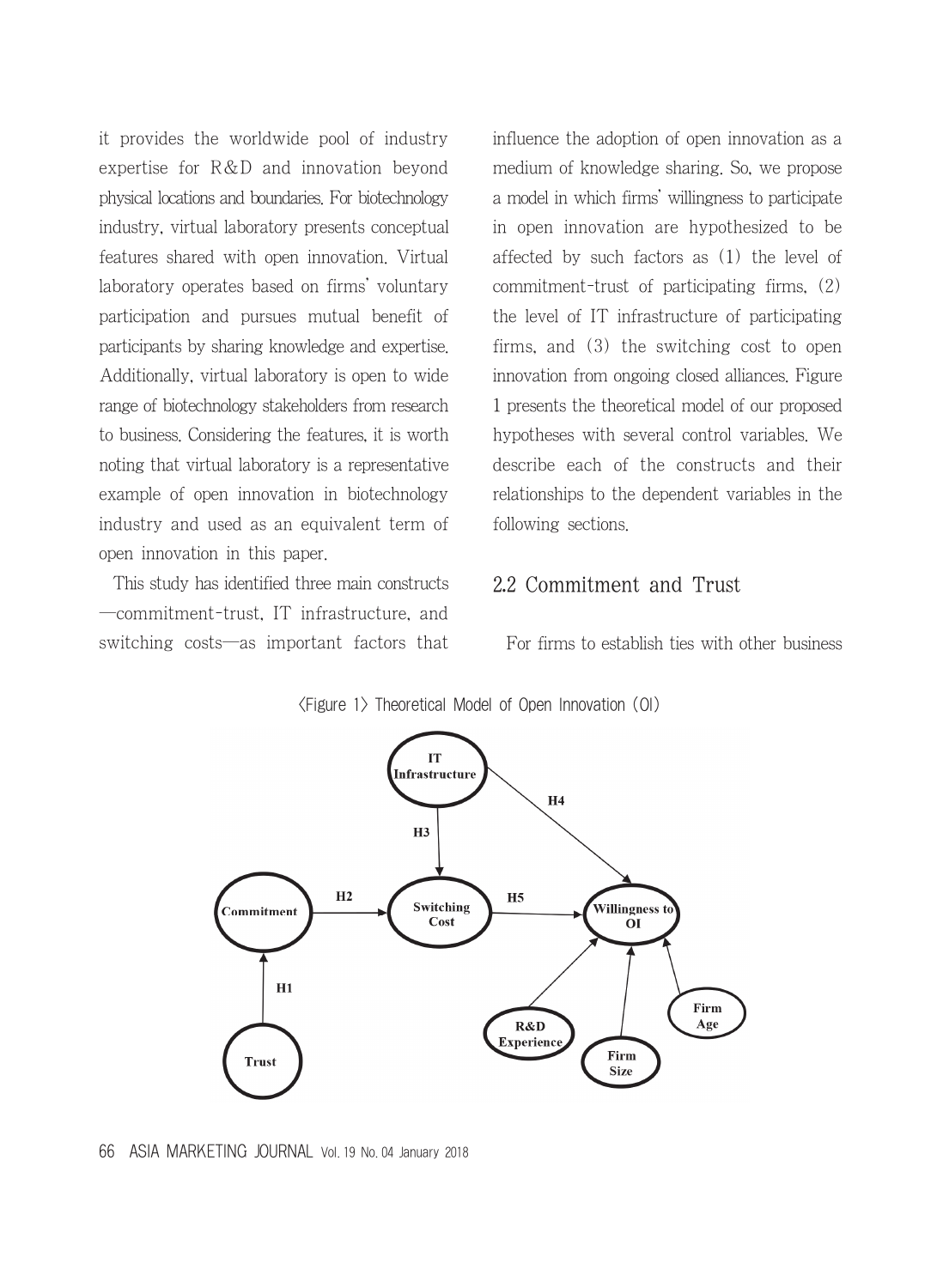partners or share their expertise or knowledge (i.e. the adoption of open innovation), there must exist commitment and trust between existing or potential R&D partners. Literature on organizational commitment and trust theory hypothesizes that commitment and trust are relatively stable attributes, which act as a reliable link between firms' attitudes and behaviors (Angle and Perry 1981; Koch and Steers 1978; Porter et al. 1974). Firms would not abruptly discontinue their relationships with existing trading partners if they have worked to build a long-term relationship based on their commitment and trust toward each other. In other words, firms with a strong sense of commitment and trust toward their exchange partners would hesitate to pursue short-term alternatives, however attractive they are, in favor of the expected long-term benefits of staying with existing partners (Morgan and Hunt 1994). In this sense, developing and maintaining long-term relationships act as an effective control mechanism (Doney and Cannon 1997; Dwyer et al. 1987; Morgan and Hunt 1994; Wilson 1995). Dwyer et al. (1987) argue that building trust between exchange partners is positively related with a higher likelihood of cooperative relationships and therefore place commitment at the most advanced and stable stage of buyer-seller relationships.

Trust, in particular, contributes to reducing transactional uncertainty through previous collaborative experiences with the third parties and an expectation toward trusted parties (Doney and Cannon 1997). Trust, in addition, facilitates firms to establish inter-organizational networks as a means to overcome SME (Small and Medium Enterprise) isolation (Newell and Swan 2000). Newell and Swan (2000) identify three types of trust: 1) companion trust based on judgments of goodwill or personal friendship, 2) competence trust based on the perception of competence to carry out certain tasks, and 3) commitment trust, for example, contractual agreements. Such different dimensions of trust shape the inter-organizational relationships in a specific network (Ring and van de Ven 1994).

Ganesan (1994) argues that trust fosters long-term orientation between exchange partners by shifting the focus to future conditions. Morgan and Hunt (1994) empirically demonstrate that strong trust decreases propensity to leave, the perceived likelihood that a partner will terminate the relationship in the near future. Anderson and Weitz (1989) also report that the strong feeling of trust between exchange partners increases the channel partners' perception of the likelihood that the relationship will continue. Therefore, trust positively influences the longevity of exchange relationship.

Therefore, when a firm has a strong belief on its exchange partner's credibility and benevolent nature, it would desire to stay with the partner as long as possible even when there are economically better exchange relationships available. Therefore, we suggest the following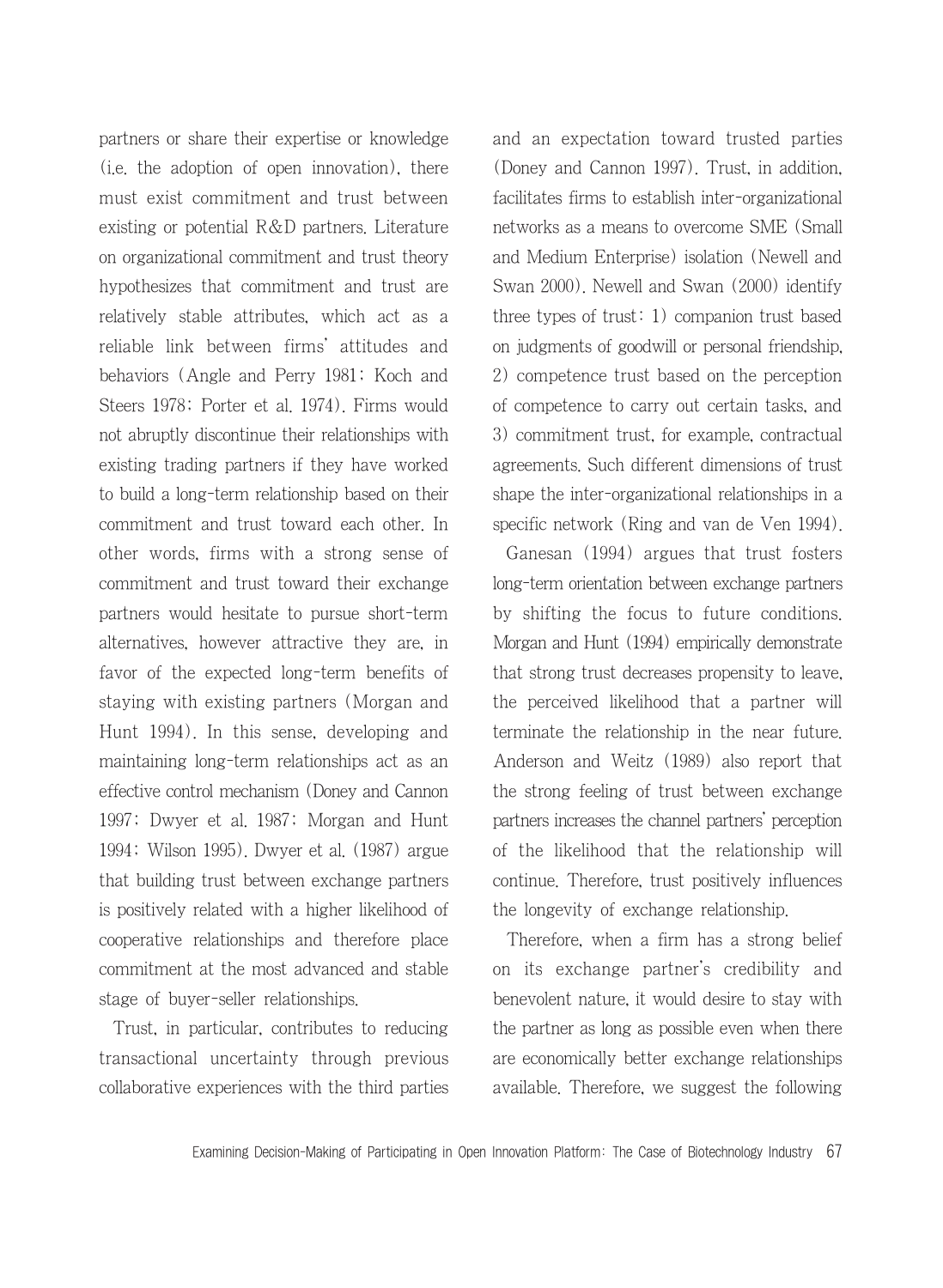hypothesis to examine the relationship between trust and the commitment:

Hypothesis 1 (The Trust-Commitment Hypothesis): There is a positive relationship between trust with existing research partners and commitment to them.

Commitment has been considered as an important element for sustaining long-term buyer-seller relationships (Morgan and Hunt 1994) as well as for successful information systems (IS) development in IS projects (Newman and Sabherwal 1996). Dwyer et al. (1987, p. 19) define commitment as "an implicit or explicit pledge of relational continuity between exchange partners." Moorman et al. (1992) characterize commitment as an enduring desire to maintain a valued relationship. Anderson and Weitz (1992, p. 19) define commitment as "a desire to develop a stable relationship, a willingness to make short-term sacrifices to maintain the relationship, and a confidence in the stability of the relationship." Morgan and Hunt (1994) describe relationship commitment as an exchange partner believing that an ongoing relationship with another is so important as to warrant maximum efforts at maintaining it.

These definitions or characterizations of commitment suggest that commitment acts as a foundation for forming lasting attitudes and future intention for the continuation of valued exchange relationships. Companies with strong commitment toward current exchange partners are shown to have a strong long-term orientation (Dwyer et al. 1987) and a lower propensity to leave the relationship (Morgan and Hunt 1994). A firm with a strong sense of commitment with existing technology sharing partners will have less tendency to stop their current relationships because overall quality of the current relationship is satisfactory and provides less motivation to find alternatives for replacement (Chen and Forman 2006; Das and Teng 2002). As the current relationship remains longer, interdependency among partners could be increased. The increased interdependency makes it harder to switch over to other alliances or partnerships and consequently lead to higher switching costs. Based on the above theoretical arguments, we propose the following hypothesis on the relationship between commitment and the switching costs:

Hypothesis 2 (The Commitment-Switching Cost Hypothesis): There is a positive relationship between the commitment to existing research partners and the switching costs.

## 2.3 IT Infrastructure

A number of studies on organizational innovation and technology adoption suggest the characteristics of internal resources such as knowledge depth in technology (Ross et al. 1996; Weill and Broadbent 1998), and absorptive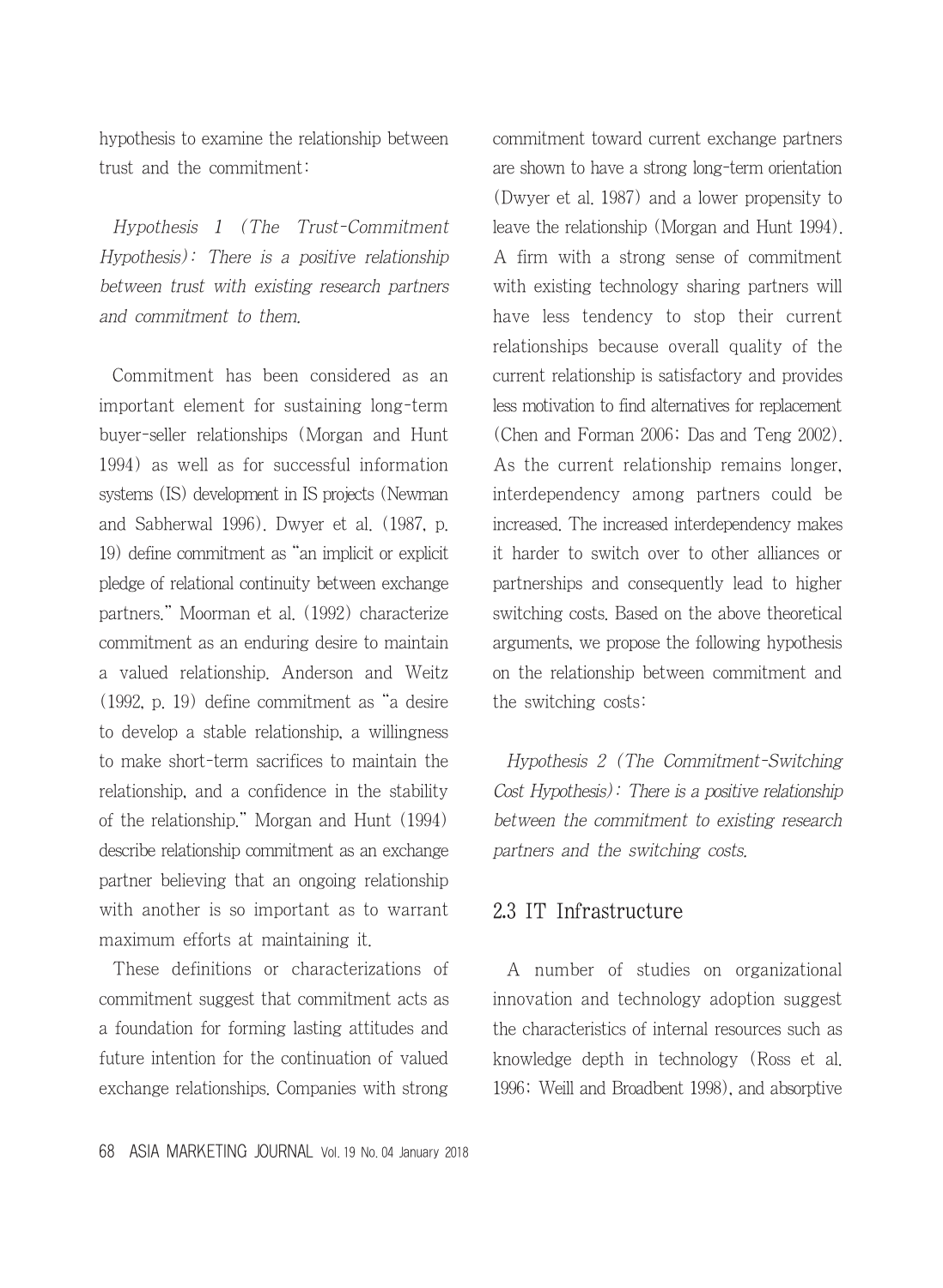capacity (Boynton et al. 1994; Cohen and Levinthal 1990) as influencing factors for the adoption of innovation. The concept of internal resources encompasses intangible knowledge resources as well as tangible assets such as existing equipment (Cavusgil et al. 2003; Wasko and Faraj 2005).

Previous studies show that internal resources promote the adoption of innovation (Rogers 1995). Existing knowledge and internal resources can improve the speed of learning about new technology and lower the amount of extra investment to adopt the technology (Kim and Wilemon 2014). A firm's IT infrastructure has been considered as a major business resource and a key factor for achieving long-term competitive advantages (Ross et al. 1996; Weill and Broadbent 1998).

This study examines the effect of IT infrastructure as an internal resource on the prospects of open innovation. The term IT infrastructure represents the following: (1) the availability of telecommunication infrastructure within the company, (2) the usage of databaseoriented applications in daily operations of the company, and (3) the availability of the integrated information system to encompass different functional areas (Ross et al. 1996; Weill and Broadbent 1998). These are all related to the speed and efficiency with which internal information is transferred across the company and especially to those within the firm that make decisions of technology adoption (Bharadwaj 2000; Sambamurthy et al. 2003). In this sense, IT infrastructure can be considered to represent absorptive capacity, a term introduced by Cohen and Levinthal (1990, p. 128), defined as the ability to recognize the value of new information, assimilate it, and apply externally generated knowledge. In high technology industries, firms with a high level of IT infrastructure may be more proactive and readily exploit emerging new technologies and market opportunities including open innovation opportunities, since they have already realized that being open to new opportunities greatly enhance firms' ability for further technological advances. With these ideas in mind, we present the following two hypotheses to examine the role of IT infrastructure on the switching cost and the adoption of open innovation:

Hypothesis 3 (The IT Infrastructure-Switching Costs Hypothesis): There is a negative relationship between IT infrastructure and the switching costs.

Hypothesis 4 (The IT Infrastructure-Open Innovation Hypothesis): There is a positive relationship between IT infrastructure and the willingness to participate in open innovation.

## 2.4 Switching Costs

According to the social exchange theory, exchange partners will be motivated either to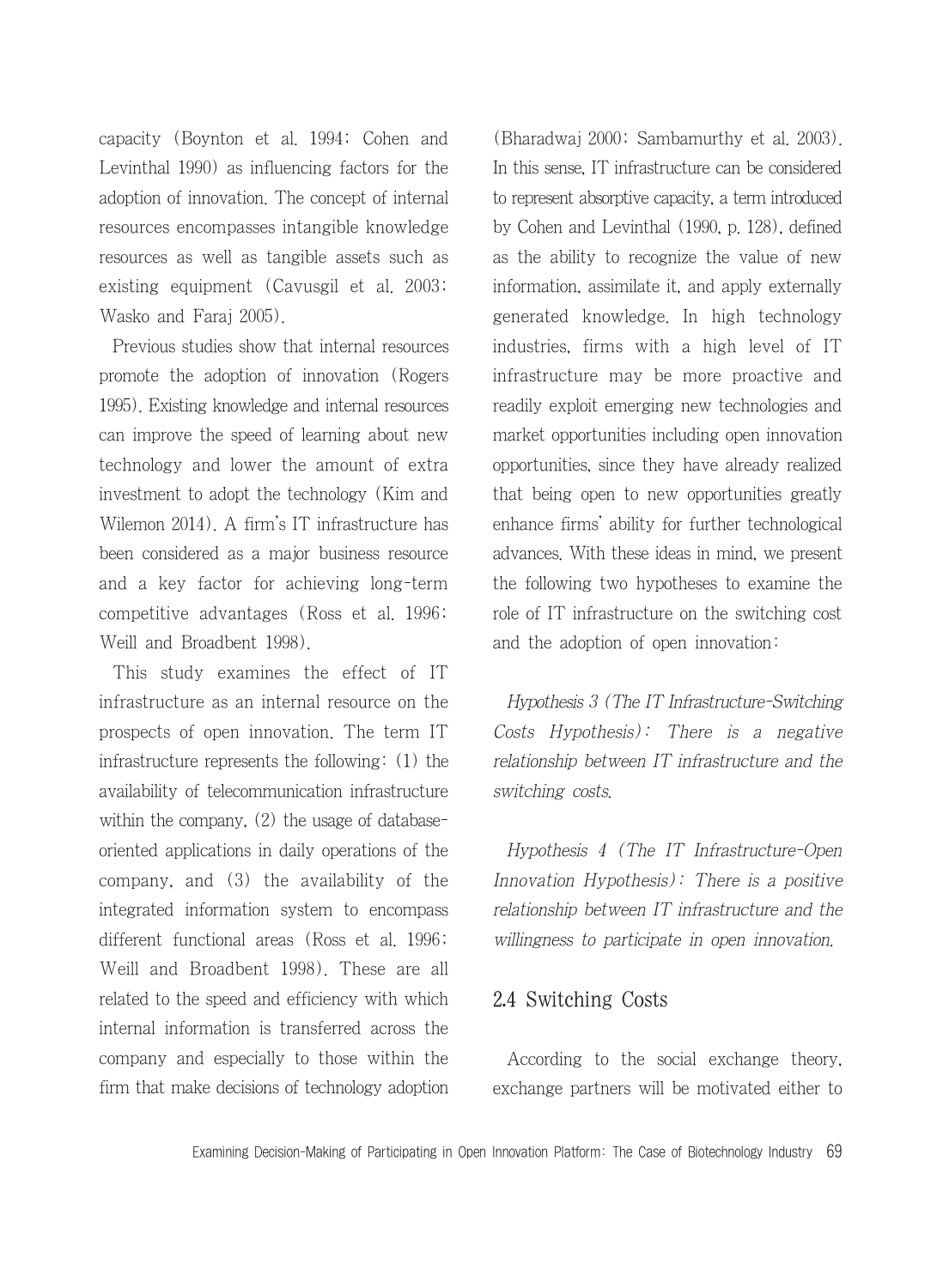maintain their existing exchange relationships or to seek other transaction partners, depending on the quality of the outcomes from past, present or alternative relationships (Das and Teng 2002; Schurr and Ozanne 1985). However, Kelly and Thibaut (1978) suggest an exception to this rule―an individual may remain in the present, less rewarding relationships if the social, emotional, or legal costs that are entailed in moving to the better alternatives are too high.

Switching from existing channel relationships to new ones causes switching costs that act as a disincentive to pursue new suppliers (Chen and Forman 2006; Heide and Weiss 1995). When expected switching costs are high, firms have stronger desire to maintain currently beneficial relationships and are less likely to replace existing channel relationships with new ones (Dwyer et al. 1987; Weiss and Anderson 1992). Chen and Forman (2006) find that switching costs can lead to inefficient adoption of new technologies (e.g., network switches and routers) in long-term market structures. So, firms are forced to stay with existing relationships to defray high switching costs, however strong the impetus to change is (Weiss and Anderson 1992).

This would be especially the case with the firms in the biotech industry that are faced with the decision of adopting open innovation because switching their collaboration from an off-line real laboratory to an on-line virtual laboratory (i.e., open innovation) can incur a great deal of associated costs compared with establishing relationships, including search costs, costs for drafting detailed contracts, and monitoring costs. All else being equal, firms will be motivated to stay in existing relationships to avoid the impact of switching costs. Therefore, we present the following hypothesis on the relationship between switching costs and the adoption of open innovation:

Hypothesis 5 (The Switching Costs-Open Innovation Hypothesis): There is a negative relationship between switching costs and the willingness to participate in open innovation.

## Ⅲ. Research Method

To examine the proposed research model, we adopted the survey method for data collection, and tested our hypotheses by applying the partial least square (PLS) method to the collected data.

#### 3.1 Semi-Structured Interview

Previous studies provided useful information and findings on the attributes of strategic alliances (e.g. Das and Teng 2002; Gulati and Singh 1998; Osborn et al. 1990). However, because those studies were not specifically addressed to strategic alliances or collaborations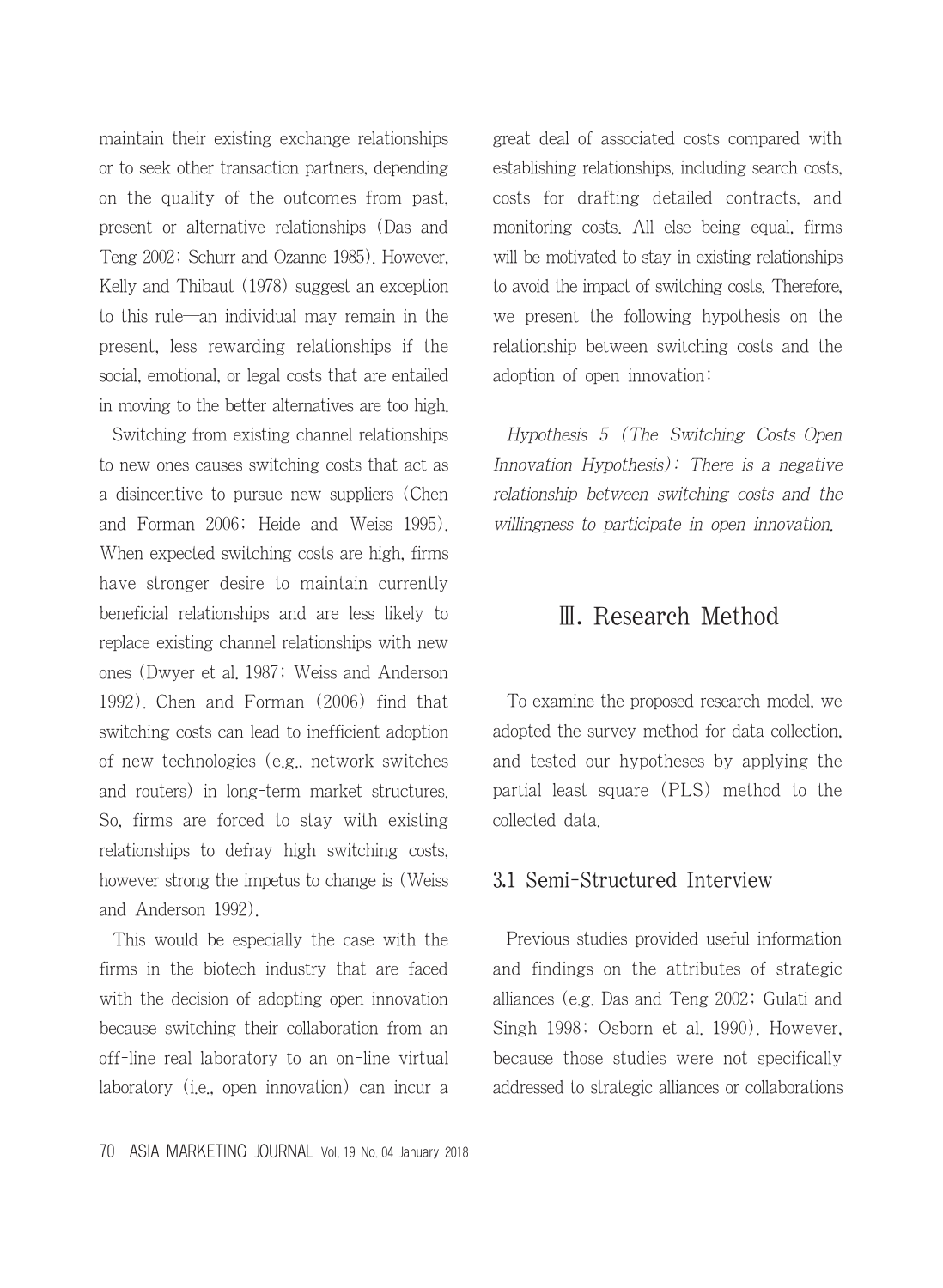in the form of open innovation in the biotech industry, interviews with managers of biotech firms were carried out for more direct information on the prospects of open innovation within the industry. The target population was Biotech CEOs (chief executive officers) and CSOs (chief scientific officers) who were believed to have a good understanding of their technological assets and strategies. Five senior practitioners (i.e., 3 CEOs and 2 CSOs) from biotech firms in the UK participated in the interviews to develop a questionnaire related to open innovation in the biotech industry.

The interviews began with a series of open questions. Interviewees were encouraged to freely express their opinions on the topics related to open innovation, the strengths and weaknesses of open innovation, and the factors leading to the success in R&D alliances and difficulties of alliances. In the second part of the interview, a list of suggested factors that may be important in the decision to participate in open innovation was distributed to the interviewees. The list was designed on the Likert scale and the interviewees were asked to rate the factors from 1 (strongly disagree) to 7 (strongly agree). The topics covered included specific factors of commitment, trust, power exercised, outcome of alliance, IT infrastructure, switching costs, uncertainty, technology opportunism, security, and the relative advantage of open innovation. The results from the interviews indicated that commitment-trust, IT infrastructure, and switching costs were the most important factors in making a decision for open innovation. The interview results confirmed and refined the five hypotheses developed for this study from the literature and additional findings.

### 3.2 Survey Administration

Data were collected through a mail survey. 123 UK biotech firms, actively involved in the drug development, were randomly selected from the bio-partner UK web site (www.biopartner. co.uk). From 123 questionnaires sent, 48 responses (from 30 CEOs and 18 CSOs) were received, reaching a response rate of 39%. Pretesting of the questionnaire was undertaken with three CEOs and three CSOs from six biotech firms. Some questions were edited. The questionnaire began with a brief statement of the purpose of the survey and a brief introduction of virtual laboratory as the context of open innovation. The questionnaire was divided into five parts, covering the main hypotheses: (1) previous alliance experience; (2) commitment and trust; (3) IT infrastructure within the organization; (4) switching costs to open innovation; and (5) company and personal information. The questionnaire was distributed by mail with a cover letter and a pre-paid return envelope. Some questions were asked in a reversed way to check respondents' consistency in their answers. In order to obtain the responses from both CEOs and CSOs, recipients were controlled from the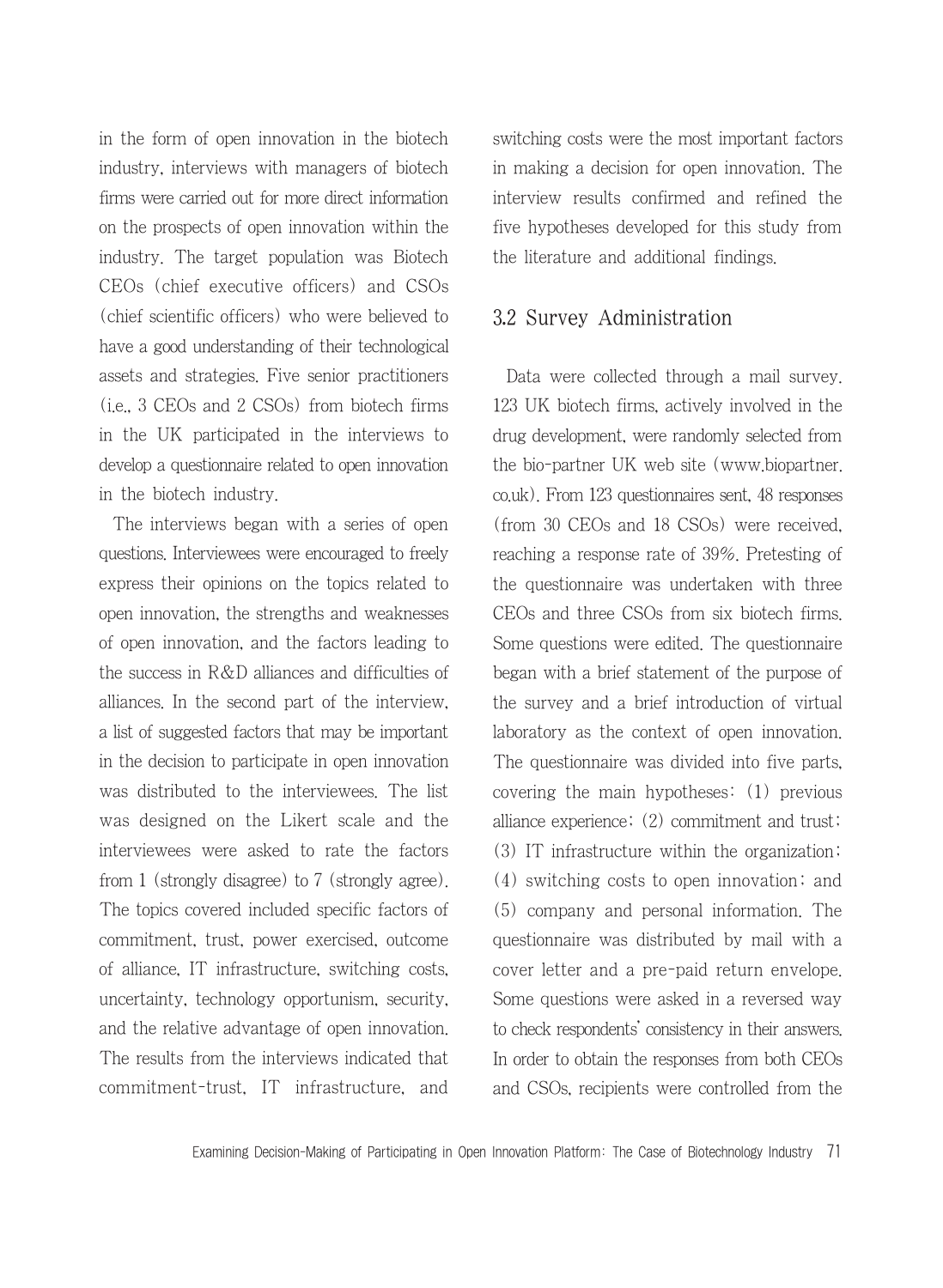| Company Profile<br>(a) |               |                |         |                         |               |                                             |              |
|------------------------|---------------|----------------|---------|-------------------------|---------------|---------------------------------------------|--------------|
| Measure                | Items         | Freq.          | Percent | Measure                 | Items         | Freq.                                       | Percent      |
|                        | $2 - 3$ yrs   | 21             | 43.8    |                         | $\Omega$      | 8                                           | 16.7         |
| Company                | $4\neg 6$ yrs | 11             | 22.9    | Number of               | $1\sim3$      | 25                                          | 52.1         |
| Age                    | $7 - 8$ yrs   | 10             | 20,8    | Licensing               | $4 \sim 8$    | 10                                          | 20,8         |
|                        | $9 - 10$ yrs  | 6              | 12.5    |                         | $9 - 12$      | 5                                           | 10.4         |
|                        | $4\sim5$      | 12             | 25.0    |                         | $\Omega$      | 12                                          | 25.0         |
| Number of              | $6 - 8$       | 20             | 41.7    | Number of               | $1\sim2$      | 17                                          | 35.4         |
| Employees              | $9 - 11$      | 14             | 29.2    | Patents                 | $3 - 4$       | 16                                          | 33,3         |
|                        | $12 - 14$     | $\overline{2}$ | 4.2     |                         | $5 - 8$       | 3                                           | 6.3          |
|                        | $\Omega$      | 7              | 14.6    |                         | $\Omega$      |                                             |              |
| Number of              | $1\sim2$      | 11             | 22.9    | Number of               |               | 8                                           | 16.7<br>43.8 |
| R&D Alliance           | $3\sim5$      | 21             | 43.8    | Products in             | $1\sim2$      |                                             |              |
| Experience             | $6 - 7$       | 5              | 10.4    | Development             | $3\sim5$      |                                             | 27.1         |
|                        | $8 - 10$      | 4              | 8.3     |                         | $6 - 7$       |                                             | 12.5         |
|                        |               | (b)            |         | Respondent Demographics |               |                                             |              |
| Measure                | Items         | Freq.          | Percent | Measure                 | Items         | Freq.                                       | Percent      |
|                        | $30 - 39$     | 11             | 22.9    | Work                    |               |                                             |              |
| Age                    | $40 - 49$     | 26             | 54.2    | Experience              | $0\sim 5$     |                                             | 66.7         |
|                        | $50-$         | 11             | 22.9    | (in years)              | $6\!\sim\!10$ | 21<br>13<br>6<br>32<br>16<br>48<br>$\theta$ | 33.3         |
|                        | <b>CEO</b>    | 30             | 62.5    | Bio-related             | Yes           |                                             | 100,0        |
| Position               | CSO           | 18             | 37.5    | Degree                  | No            |                                             | 0.0          |

<Table 1> Demographic Information of Companies and Respondents

selected company list. Table 1 reports the respondents' characteristics and firm information.

## 3.3 Operationalization of Constructs

We operationalized prospects on open innovation in two ways. For participants with no alliance experience, two factors were introduced: IT infrastructure within a firm and expected switching costs to open innovation. For firms that had already participated in R&D alliances, questions related to commitment and trust as well as IT infrastructure and switching costs were included in the questionnaire to examine the effects of cooperation backgrounds on the prospects of open innovation.

To measure the level of commitment of firms to their alliance partners, this research adopted Anderson and Weitz's (1992) scale. To measure trust, three items were selected from Doney and Cannon's (1997) scale. They argue that the two dimensions of trust, credibility and benevolence, are operationally inseparable in practice due to high correlations between them. They treat trust as a unidimensional construct and find very high reliability ( $\alpha$  =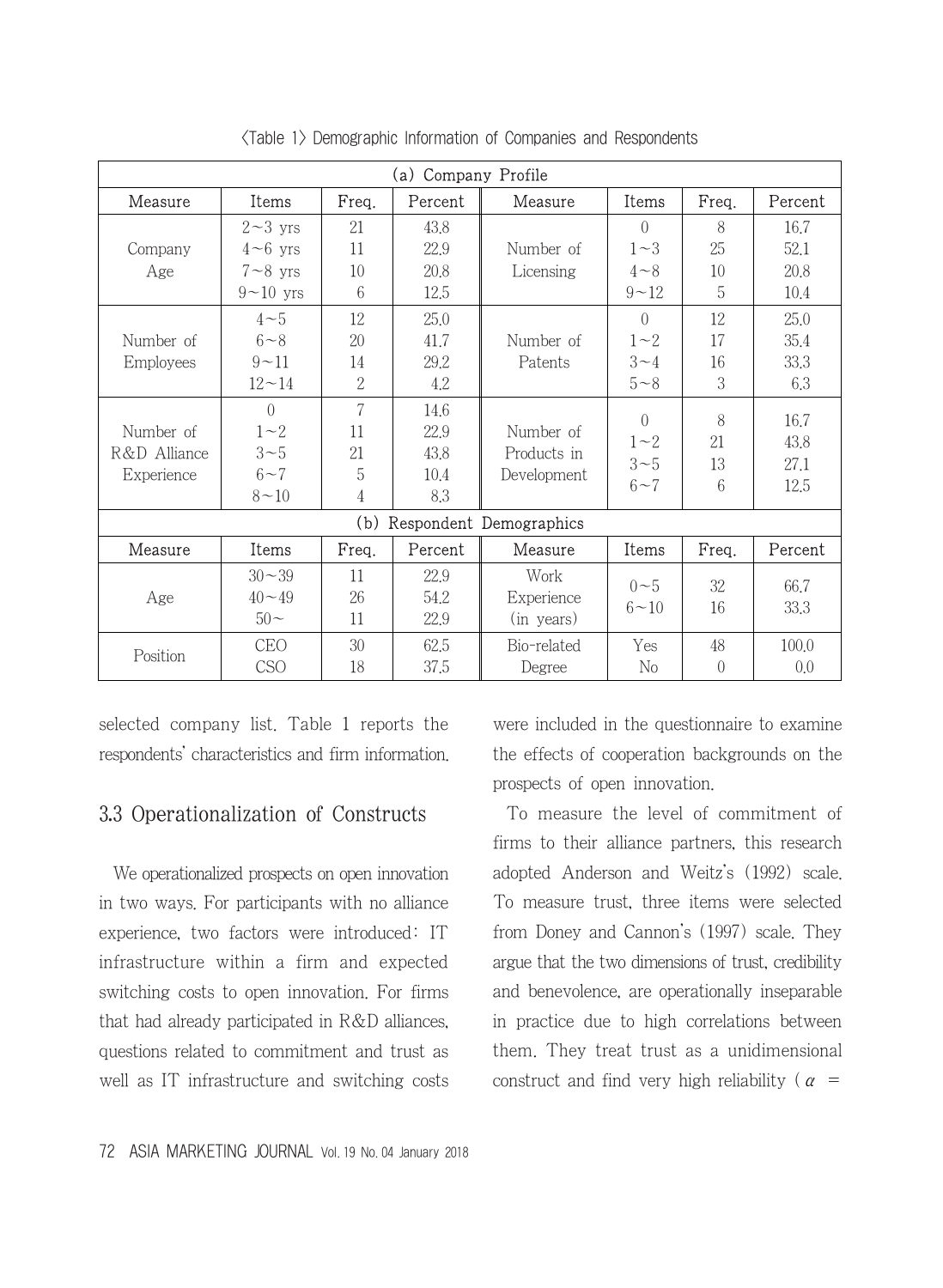.94) on the scale for trust. In measuring IT infrastructure, Premkumar and Ramamurthy's (1995) scale was used, along with some consideration about the degree of personal usage. To measure switching costs, three items were selected from Weiss and Anderson's (1992) scale. For the dependent variable, i.e., the willingness to participate in open innovation, we used the behavioral intention scale, adapted from Fishbein and Ajzen (1975), including knowledge openness and the level of willingness to participate in open innovation. To examine

the effects of R&D alliance experience on firms' prospects toward open innovation, the number of R&D alliances was used as a control variable. The number of R&D alliances quantifies the R&D alliance experience and implies how actively a firm has been in collaboration with other firms. In addition, to control firm size, the number of employees and company age were used. All measures for each construct with summary statistics for the variables used in this study are shown in Table 2.

| Constructs           | Summary of Multi-Items                                                                  | Mean | St. dev. |
|----------------------|-----------------------------------------------------------------------------------------|------|----------|
| Commitment           | $CO1:$ We have a sense of lovalty to research partners                                  | 5.39 | .771     |
|                      | $CO2$ : The relationships with our research partners are long-term<br>alliances         |      | 1.094    |
|                      | $CO3$ : We are willing to make long-term investments in the alliance                    | 5.32 | .960     |
|                      | TR1: We find it necessary to be cautious with our research partners $(R)$               | 5.20 | .601     |
| Trust                | TR2: Our research partners keep our best interests in mind                              | 5.00 | .632     |
|                      | TR3: Our research partners are trustworthy                                              | 5.59 | .591     |
|                      | IT1: Database-oriented applications are regularly used in daily operations              | 4.46 | 1.719    |
| IT<br>Infrastructure | IT2: Integrated IS applications encompass different functional areas                    | 3.63 | 1.771    |
|                      | IT3: Telecommunication infrastructure is available in our company                       | 4.17 | 1 263    |
|                      | SC1: Participating in open innovation would not be expensive for us $(R)$               | 3.76 | .943     |
| Switching<br>Costs   | SC2: It is costly to join open innovation                                               | 3.93 | 1.034    |
|                      | SC3: We face barriers to switch over to open innovation                                 | 3.71 | 1.055    |
| Experience           | $EX:$ Number of R&D alliances so far including current alliance(s)                      | 4.02 | 2.286    |
| Firm Size            | FS: Number of employees                                                                 | 7.44 | 2.500    |
| Firm Age             | FA: Number of years since the establishment of the firm                                 | 5.46 | 2.56     |
| Willingness          | OI1: We are going to open our technical know-how to any companies<br>in open innovation |      | 1.405    |
| to OI                | $OI2$ : Our company is going to participate in open innovation                          | 3.59 | 1.643    |

Note. <sup>(R)</sup> indicates that item was reverse-worded.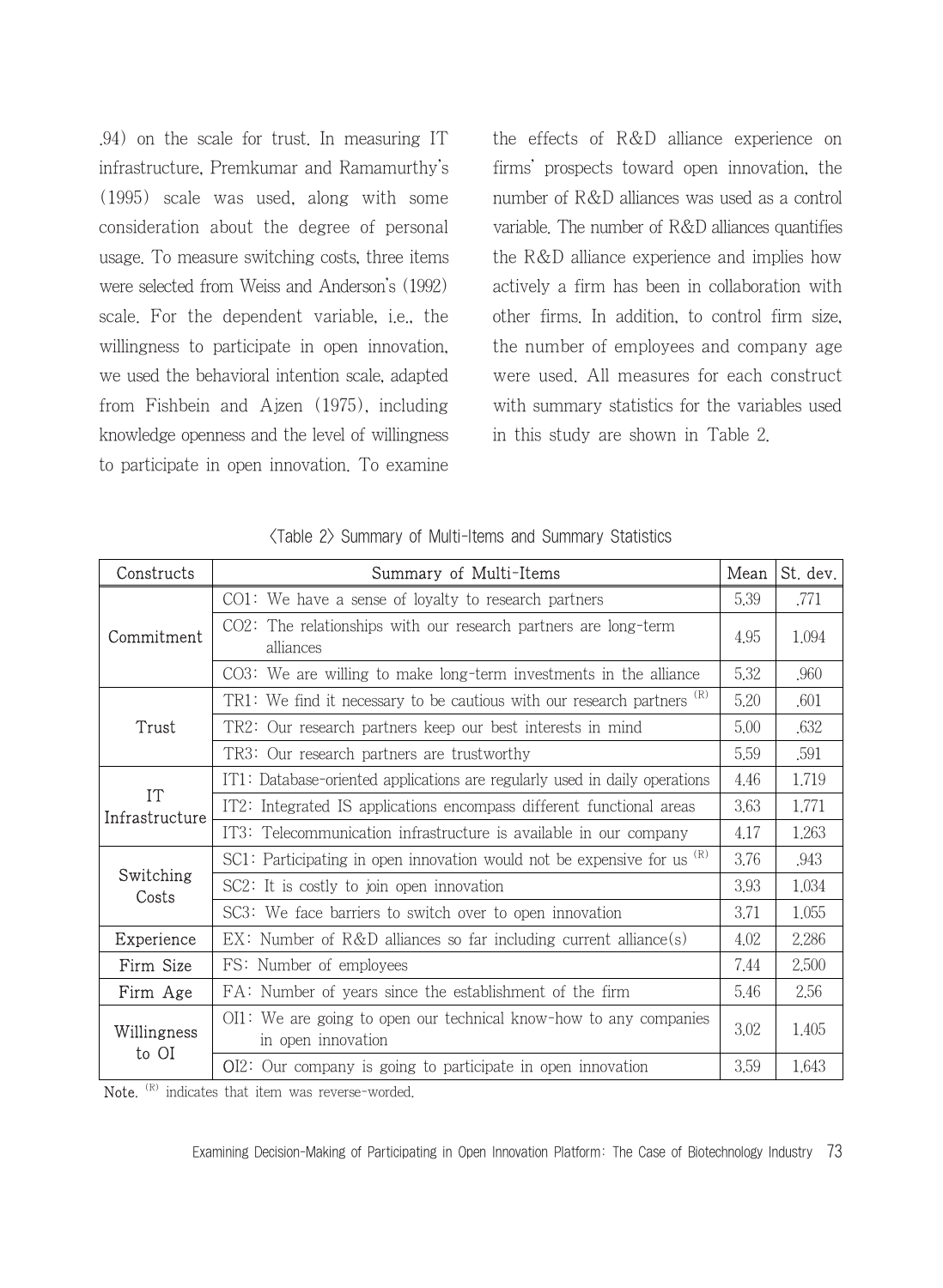## 3.4 Validating Instruments

We used PLS to validate the proposed model and examine our hypotheses. PLS requires minimal demands on sample size (Chin, 1998) and is suitable for assessing theories in the early stages of development (Fornell and Bookstein, 1982) just as in our study. More specifically, PLS-Graph Version 3.00 was used for our analysis. Confirmatory factor analysis (CFA) was first conducted to assess the measurement model, and then the structural relationships were examined.

To validate our measurement model, we assessed three types of validity―content validity, convergent validity, and discriminant validity. Content validity was established by ensuring consistency between the measurement items and the extant literature. In addition, we applied Cronbach's alpha test to the individual scales and the overall measures to assess internal consistency. As reported in Table 3, the Cronbach's alpha values ranged from .7169 (for trust) to .8524 (for willingness to open innovation), which are over the threshold of .7 (Nunally and Bernstein, 1994). We also assessed convergent validity by examining composite reliability and average variance extracted (AVE) from the measures (Hair et al. 1998). Although a number of studies using PLS applied .5 as the threshold reliability of the measures, .7 is a recommended value for a reliable construct

| Constructs                | Items           | Loading | Composite<br>Reliability | $AVE^*$ | Cronbach's<br>Alpha |
|---------------------------|-----------------|---------|--------------------------|---------|---------------------|
|                           | CO <sub>1</sub> | .8602   |                          | .6493   | .7505               |
| Commitment<br>(CO)        | CO <sub>2</sub> | .9249   | .8432                    |         |                     |
|                           | CO <sub>3</sub> | .5937   |                          |         |                     |
|                           | TR1             | .5779   |                          | .5651   | .7169               |
| Trust (TR)                | TR <sub>2</sub> | .7199   | .7901                    |         |                     |
|                           | TR <sub>3</sub> | .9183   |                          |         |                     |
|                           | IT1             | .8696   |                          | .7699   | .8430               |
| IT Infrastructure<br>(TT) | IT <sub>2</sub> | .8658   | .9094                    |         |                     |
|                           | IT <sub>3</sub> | .8966   |                          |         |                     |
|                           | SC <sub>1</sub> | .8686   |                          | .6798   | .8067               |
| Switching Costs<br>(SC)   | SC <sub>2</sub> | .6374   | .8614                    |         |                     |
|                           | SC <sub>3</sub> | .9374   |                          |         |                     |
| Willingness to OI         | OI1             | .9324   | .9338                    | .8758   |                     |
| (OI)                      | OI <sub>2</sub> | .9393   |                          |         | .8524               |

|  |  |  |  |  | <b>≺Table 3&gt; Results of Confirmatory Factor Analysis</b> |  |  |
|--|--|--|--|--|-------------------------------------------------------------|--|--|
|--|--|--|--|--|-------------------------------------------------------------|--|--|

Note. \* Average Variance Extracted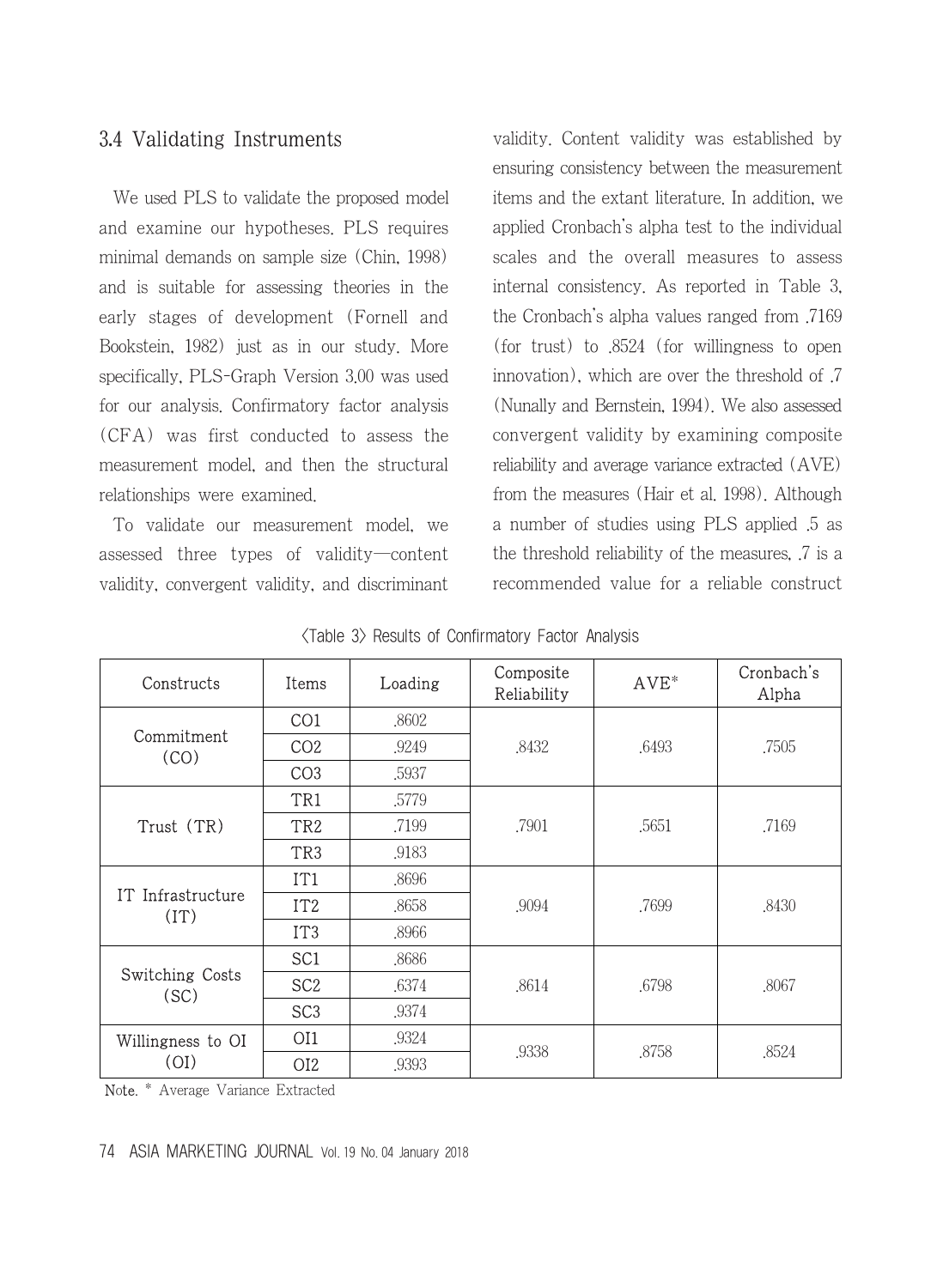(Chin 1998). Table 3 shows that our composite reliability values range from .7901 to .9338. As shown in Table 3, the AVE values range from .5651 to .8758, which are above the acceptability (i.e., .5) (Fornell and Larcker 1981). Table 3 also reports factor loading values of the measures in our research model.

We also verified the discriminant validity of our instruments by looking at the square root of AVE as suggested by Fornell and Larcker (1981). The square root of AVE for each construct is greater than the levels of correlations involving the construct as reported in Table 4. The results of pairwise correlations also show that each construct shares larger variance with its own measures than with other measures. Table 4 also illustrates pairwise correlations between all the explanatory variables. The highest absolute value of pairwise correlation is .405, which is below the frequently-used threshold of .6 suggested by Nunally and Bernstein (1994) (See Table 4). Finally, we also calculated variance inflation factors (VIFs) to detect multicollinearity among the explanatory variables. The highest VIF is 3.180, which is far below the threshold of 10 (Nunally and Bernstein 1994).

## Ⅳ. Results

#### 4.1 Hypotheses Testing

With an adequate measurement model and an acceptable level of multicollinearity, we further examined the proposed hypotheses with PLS. The results of the analysis are summarized with path coefficients and t-values in Figure 2. Four among five proposed hypotheses are significant at the level of .05.

The result shows that firms' trust to their alliance partners has a significant positive effect on the commitment― increasing firms' trust will increase the commitment with partner. supporting Hypothesis 1 (see Figure 2 for the result). The result also indicates that firms with high level of trust to existing alliance partners are likely to build high commitment.

|           | CO     | TR     | IТ     | SC       |      |
|-----------|--------|--------|--------|----------|------|
| CO        | .806   |        |        |          |      |
| <b>TR</b> | .247   | .752   |        |          |      |
| <b>IT</b> | .241   | .302   | .877   |          |      |
| $\cal SC$ | .293   | $-103$ | $-405$ | .825     |      |
| Οl        | $-148$ | .494   | .413   | $-0.598$ | .936 |

|  | <table 4=""> Correlation between Constructs</table> |  |
|--|-----------------------------------------------------|--|
|--|-----------------------------------------------------|--|

Note. CO: Commitment; TR: Trust; IT: IT Infrastructure; SC: Switching costs; OI: Willingness to open innovation; The shared numbers in the diagonal row are square roots of the average variance extracted (AVE).

Examining Decision-Making of Participating in Open Innovation Platform: The Case of Biotechnology Industry 75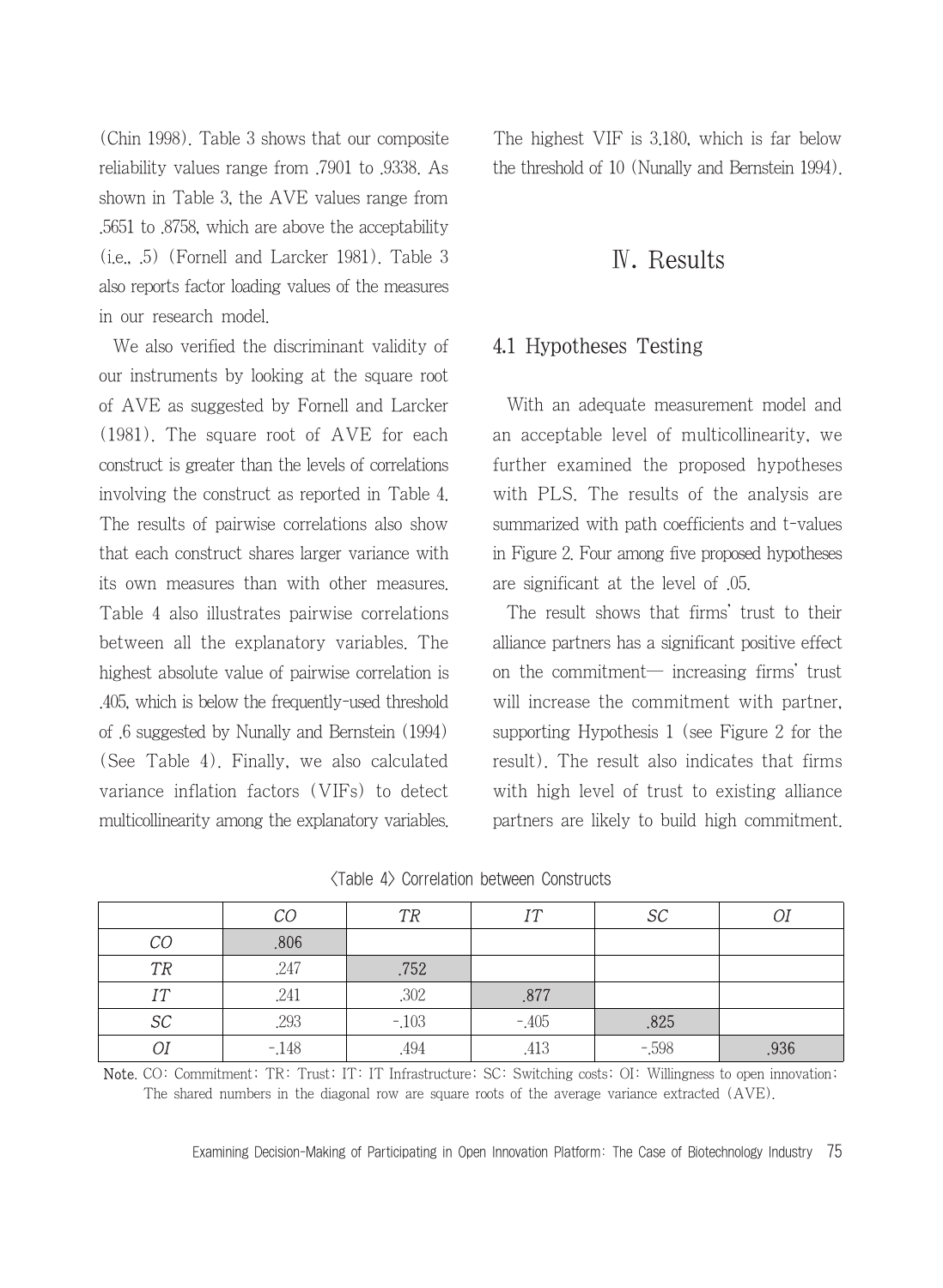<Figure 2> Results of PLS Analysis



The positive and significant coefficient of commitment on switching costs also support Hypothesis 2―increasing firms' level of commitment will increase the switching costs to open innovation (see Figure 2 for the result). This result suggests that firms with high commitment would have high switching costs to discontinue their relationship.

As expected, a firm's IT infrastructure has significant negative effect on the switching costs, supporting Hypothesis 3 (see Figure 2 for the result). Inconsistent with Hypothesis 4, however, a firm's IT infrastructure shows an insignificant effect on the adoption of open innovation. These results indicate that the level of IT infrastructure has an indirect, mediating effect on the adoption of open innovation

through switching costs―that is, firms with a high level of IT infrastructure will need less switching costs to adopt the open innovation.

The negative and significant coefficient of switching costs on willingness to participate in open innovation supports Hypothesis 5―an increase in switching costs will lead to a decrease in the willingness to participate in open innovation (see Figure 2 for the result). The result provides evidence that when firms expect high switching costs, they are less likely to participate in open innovation.

R&D alliance experience and firm size (i.e., the number of employees) were significant as control variables. The estimation results show that the number of R&D alliances and the number of employees have adverse effects on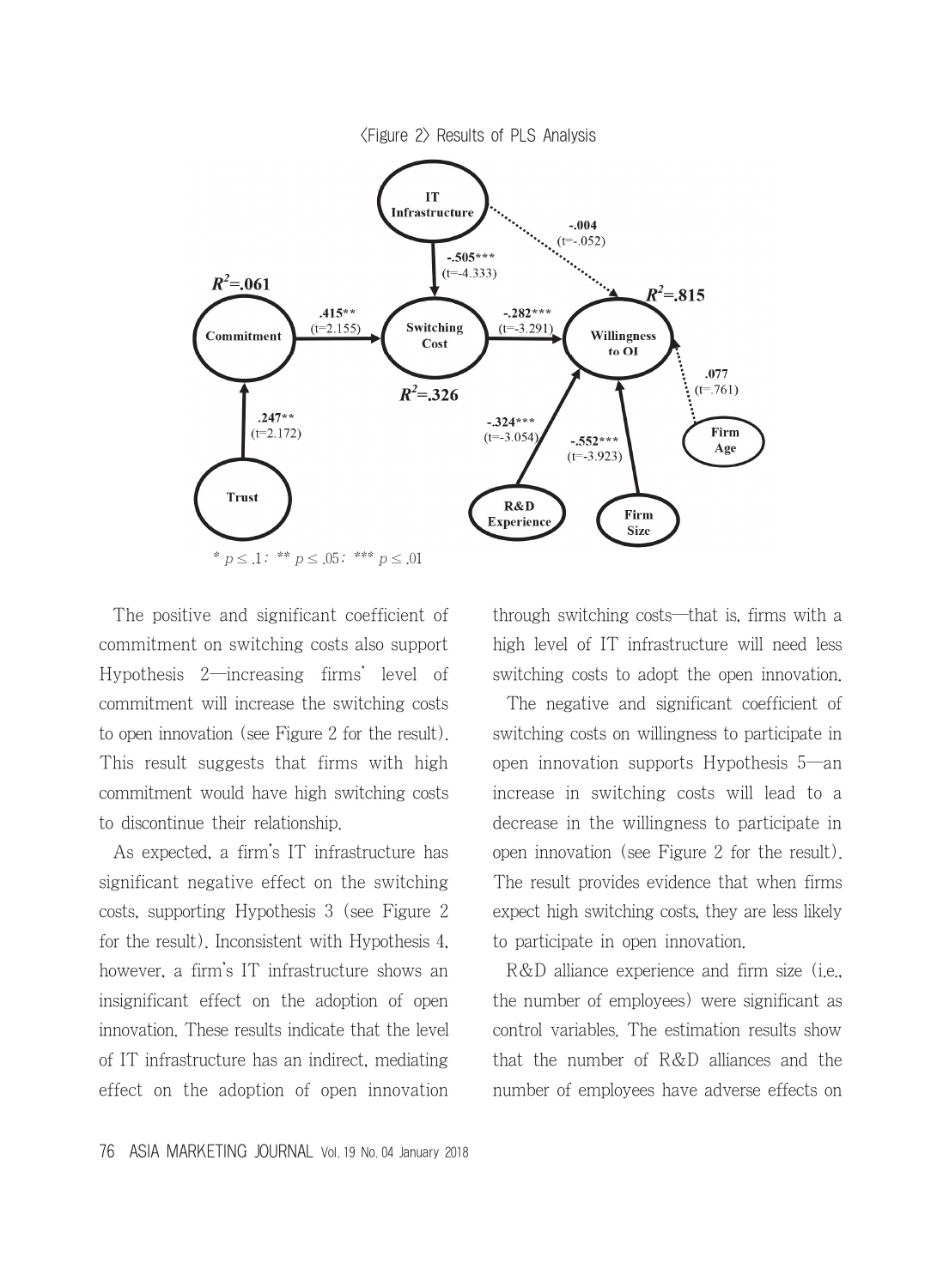firms' willingness to participate in open innovation (see Figure 2 for the result).

As we discussed, we investigate if "switching costs" mediates the relationship between IT infrastructure and willingness to participate in open innovation and commitment and willingness to participate in open innovation. Although switching costs does mediate the relationship between commitment and willingness to participate in open innovation, we also find an indirect effect of trust on commitment. This indirect effect is mediated through commitment, and impacts on the willingness to participate in open innovation. In the model, switching costs is critical as a mediating variable that has direct influence on the willingness to participate in open innovation.

# 4.2 Additional Analysis - Group Difference

Firms with a high cooperation background tend to systematically cooperate with different partners at different levels. On the contrary, firms with a low cooperation background work almost in isolation. Therefore, the relationships with other partners are important in the innovation strategy.

To check the group differences, this research examines the relationship between the dependent variable and following demographic variables: (1) the number of licensing, (2) work experience, (3) length of alliance, (4) the number of patents, and (5) the number of product developments. Table 4 summarizes the results of One-way ANOVA analyses.

The results show that the first three variables that represent the maturity of a company have adverse effects on firms' willingness to participate in the open innovation (see Table 5). A possible explanation is that the firm, given that it is quite mature, may already have a very strong commitment to existing research partners. One of the interesting findings in the analyses of the group differences is that the number of patents and the number of product developments show a u-shaped relationship with the dependent variable (see Table 5). Firms with few patents expect more benefits than risk-taking of their own knowledge in

|  |  | <table 5=""> Summary of One-Way ANOVA Analysis</table> |  |  |  |  |
|--|--|--------------------------------------------------------|--|--|--|--|
|--|--|--------------------------------------------------------|--|--|--|--|

| Dependent<br>Variable           | Demographic Variables  |                    |                  |                      |                  |  |
|---------------------------------|------------------------|--------------------|------------------|----------------------|------------------|--|
|                                 | Number of<br>Licensing | Work<br>Experience | Alliance<br>Year | Number of<br>Patents | Number of<br>R&D |  |
| Willingness to<br>Participation | ****                   | ***                | <del>盗</del> *** | T ⊺**                | T T***           |  |

**Note.** Significance levels: \* if  $p \langle .10, **$  if  $p \langle .05, ***$  if  $p \langle .01, ** \rangle$ 

: negative relationship, U: U shape relationship

Examining Decision-Making of Participating in Open Innovation Platform: The Case of Biotechnology Industry 77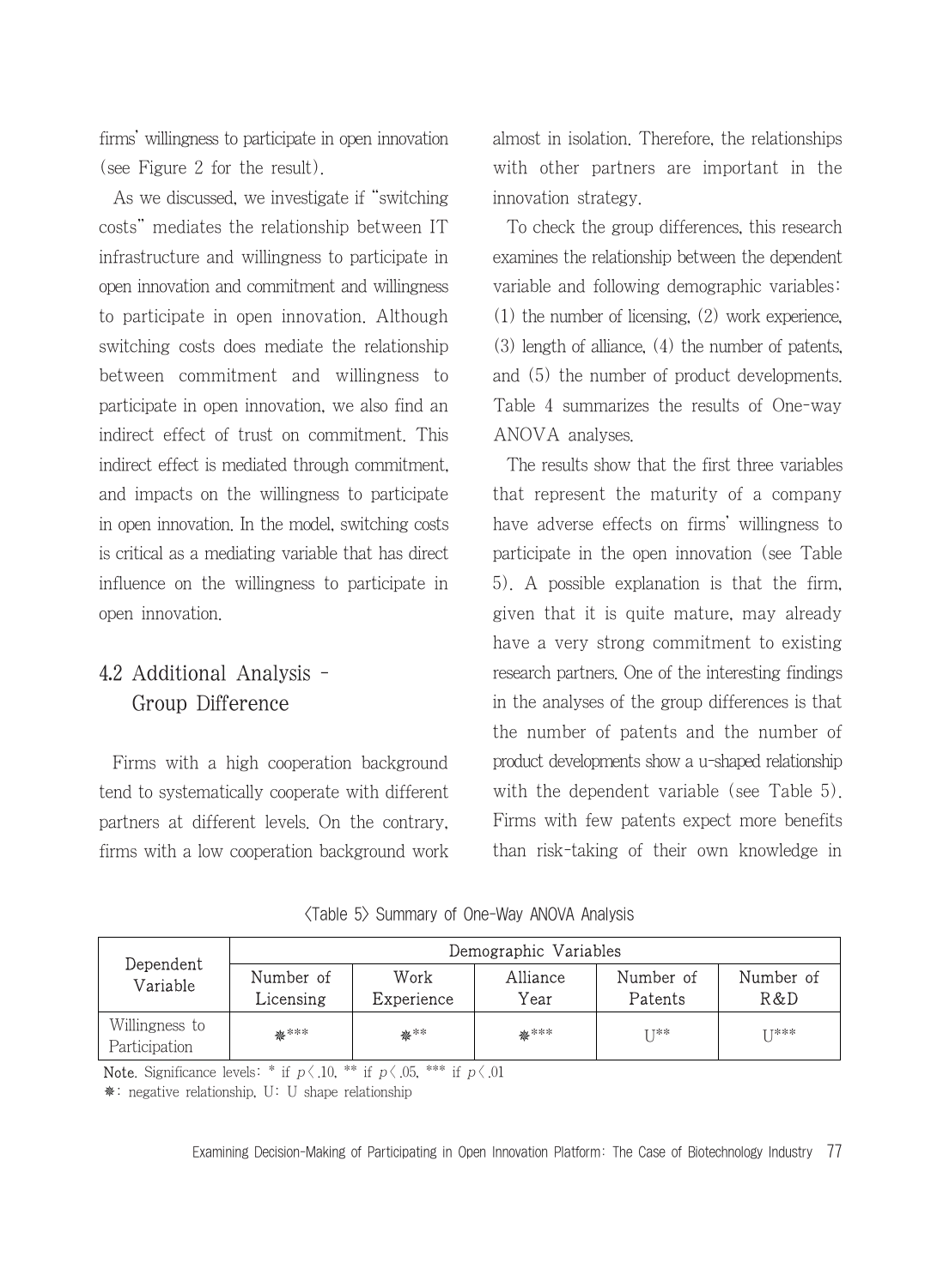open knowledge sharing, and firms with many patents also feel little risk in open knowledge sharing because of abundant technical resources. However, firms with medium number of patents and R&Ds hesitate to participate in the open innovation because they are reluctant to take a risk on their core technical know-how's.

This research also examines the effect of the respondent's role difference within the organization. The role difference—i.e., CEOs and CSOs may influence how efficiently and readily they recognize, assimilate, and apply new information and technologies to the benefits of the firm. Different insights and perspectives on the subject were gathered via interviews with CSOs, whose role in a firm is more related to developing technical knowledge. For the role difference, a dummy variable is used, with 1 for CEOs and 0 for CSOs. However, we find that the role difference has little effect in the model. This may result from the sampling practices―CEOs or CSOs of only small biotech firms were selected. Therefore, including big biotech firms and pharmaceutical firms in the sample and comparing the results will be useful in terms of some combined effects of role difference and the size of firms.

# Ⅴ. Discussion and Conclusion

In conclusion, we present the overall findings

and implications of this research, consider some of its limitations, and identify a number of future directions for valuable interdisciplinary research on this topic that will yield new managerial knowledge about technology sharing in the open innovation.

#### 5.1 Research Findings

The purpose of this study is to identify the factors which influence the willingness to participate in open innovation. We considered the willingness to participate in open innovation as switching from closed development to open development because in order to participate in the open innovation, firms have to terminate existing alliances or reduce the level of knowledge sharing with existing alliance partners. Therefore, in addition to commitment (based on the trust) with existing research partners, IT infrastructure within a firm and expected switching costs were tested against the prospects of open innovation.

We find that commitment has positive effects on firms' switching costs, while IT infrastructure has negative effects on firms' switching costs. Firms, having strong trust with existing alliance partners, show strong commitment with existing alliance relationships. Firms, if the switching costs entailed are too high, will protect the knowledge exposure in open innovation. Based on our research findings, we think, the major contribution of this study is to investigate why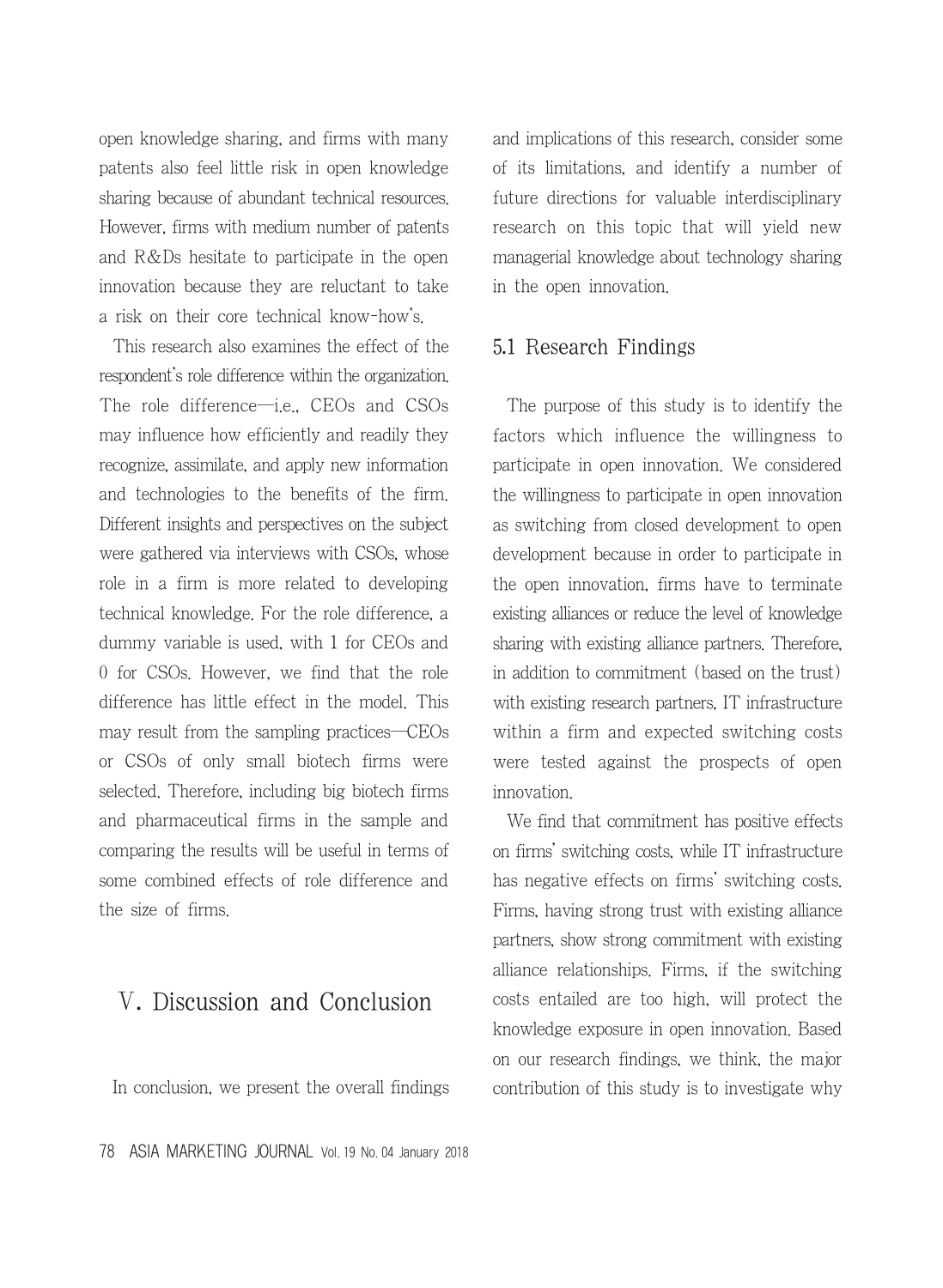and why not firms participate in open innovation. To effectively leverage open innovation as a new manner of innovation, leading firms into open innovation is the most fundamental step. However, extant literature has mainly focused on examining the overall effect of open innovation on firm performance or new product development through open innovation. This study makes a substantial contribution by examining the factors that influence the willingness to participate in open innovation from ongoing closed alliances.

From the group difference check, open innovation tends to be appreciated by firms with less licensing, firms with less alliance experience, and less experienced managers. This is because (1) firms that are highly committed to existing research partners want to keep their research partners; (2) comparatively firms with more alliance have better resources and/or have established a long-term relationship with their research partners. The number of patents and the number of product developments show a u-shaped relation with the willingness to participate in open innovation (see Table 5). It may be asked: how many patents will be perceived as risky to be open in the virtual laboratory and how many product developments will lead firms to participate in open innovation? This research also examined the role difference of CEOs and CSOs to check if there is any effect of role difference on firms' attitudes toward knowledge transfer through open innovation. The role difference does not appear to have significant effects.

#### 5.2 Research Implications

The findings in this study provide valuable insights for the following questions―(1) why or why not firms participate in open innovation, (2) what should be done to lead firms into open innovation, and (3) what should be taken into account for successful adoption of open innovation. For virtual laboratory operators in biotech firms, in particular, establishing a good relationship with partners or potential partners should not be overlooked. This is because the firms' decision about whether or not to form other alliances through open innovation will be affected to a considerable extent by the states of their current relationship.

This research also broadens the study of open innovation by introducing the role of virtual laboratory in the exchange of knowledge. Although innovation is undergoing a paradigm shift from 'closed' to 'open' models, at present, biotech companies hesitate to participate in the online virtual laboratory as a tool of open innovation. The findings provide valuable insights for biotech firms because this study can shed light on what went wrong and what they should have taken into account for success of their virtual laboratory. This study also points out the way for further research that will enhance our understanding of how knowledge is interpreted to firms under open innovation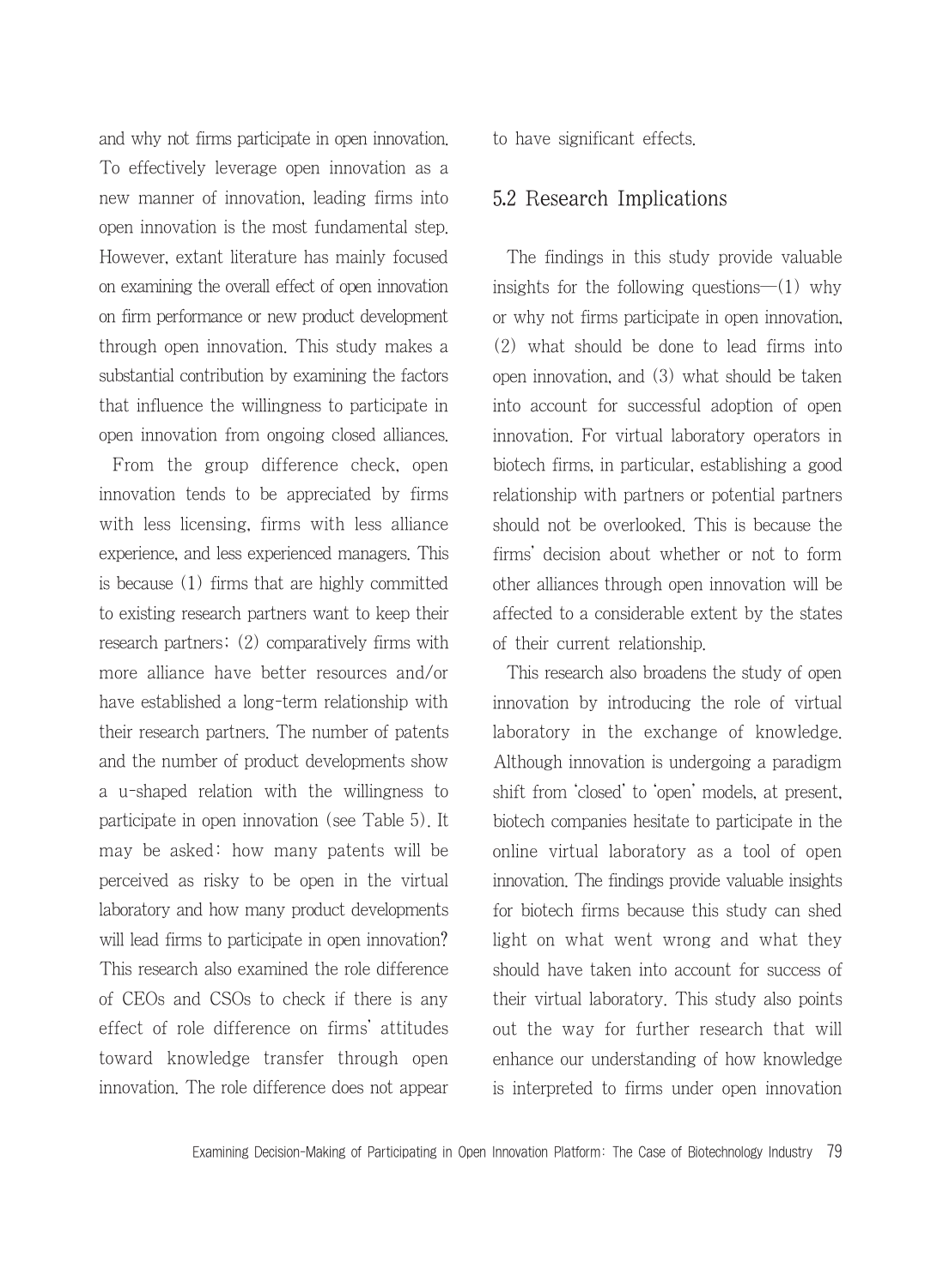and thus provides the basis for a more complete understanding of knowledge transfer in open innovation.

### 5.3 Limitation and Future Research

There are several limitations in this research deserving of further discussion. First, our sampling pool is restricted to mainly small and young biotech firms―so, results of the study might be biased given the size and youth of the firms. We believe that examining firms with a more diverse maturity or background will enable us to construct and validate more generalized model. Second, due to the difficulties of getting firm-level data in a specific industry, the sample size we had is small. So, the sample size certainly limits the test of discriminant validity and construct validity. Third, the use of data from the UK biotech firms may lead to difficulties in generalizing our findings. In future research, the use of the US or Asian firm data and the comparison of results across countries are also suggested. Finally, the research model of this study includes relationship-related factors (e.g., trust, commitment, switching cost) and IT-related factor (e.g., It infrastructure). This study, however, does not consider firms' knowledgeor resource-related factors (e.g., knowledge redundancy, knowledge stock), which could be the critical factors affecting open innovation adoption.

The following are some other suggestions for

future research: (1) to extend data to pharmaceutical firms and compare the prospects of open innovation in biotech and larger main stream pharmaceutical firms; (2) to compare firms' attitudes toward open innovation at different stages of drug development because of varying technological risks in each stage of drug development; and (3) to include more variables such as power exercised and technology opportunism to explain open innovation.

> $\langle$ Received December 4. 2017 $\rangle$ <Accepted January 28. 2018>

# References

- Almirall, E., & Casadesus-Masanell, R. (2010). Open versus closed innovation: A model of discovery and divergence. Academy of Management Review, 35(1), 27-47.
- Anderson, E., & Weitz, B. (1989). Determinants of continuity in conventional industrial channel dyads. Marketing Science, 8(4), 310-323.
- Anderson, E., & Weitz, B. (1992). The use of pledges to build and sustain commitment in distribution channels. Journal of Marketing Research, 29(1), 18-34.
- Angle, H. L., & Perry, J. L. (1981). An empirical assessment of organizational commitment and organizational effectiveness. Administrative Science Quarterly, 26(1), 1-14.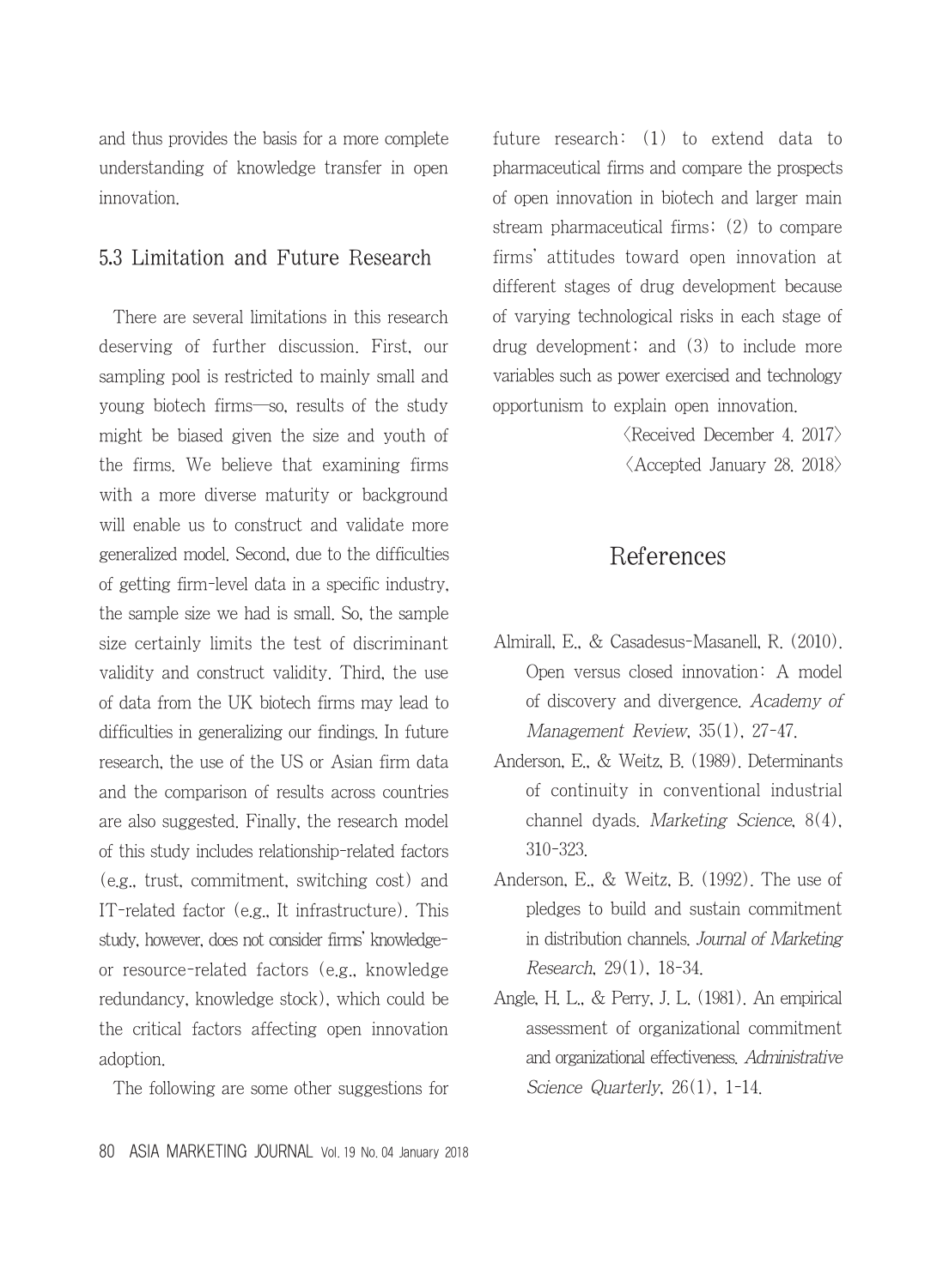- Atuahene-Gima, K., & Evangelista, F. (2000). Cross-functional influence in new product development: An exploratory study of marketing and R&D perspectives. Management Science, 46(10), 1269-1284.
- Bharadwaj, A. (2000). A resource-based perspective on information technology capability and firm performance: An empirical investigation. MIS Quarterly, 24(1), 169-196.
- Boudreau, K. (2010). Open platform strategies and innovation: Granting access vs. devolving control. Management Science, 56(10), 1849- 1872.
- Boudreau, M.-C., Loch, K. D., Robey, D., & Straub, D. (1998). Going global: Using information technology to advance the competitiveness of the virtual transnational organization. Academy of Management Executive, 12(4), 120-128.
- Boynton, A. C., Zmud, R. W., & Jacobs, G. C. (1994). The IT management practice on IT use in large organizations. MIS Quarterly, 18(3), 299-318.
- Cavusgil, T. S., Calantone, R. J., & Zhao, Y. (2003). Tacit knowledge transfer and firm innovation capability. Journal of Business and Industrial Marketing, 18(1), 6-21.
- Ceccagnoli, M., Graham, S. J. H., Higgins, M. J., & Lee, J. (2010). Productivity and the role of complementary assets in firms' demand for technology innovations. Industrial and Corporate Change, 19(3), 839-869.
- Chen, P., & Forman, C. (2006). Can vendors

influence switching costs and compatibility in an environment with open standards? MIS Quarterly, 30(Special Issue), 541-562.

- Chesbrough, H. W. (2003). Open Innovation: The New Imperative for Creating and Profiting from Technology, Harvard Business School Press, Boston, MA.
- Chesbrough, H., & Crowther, A. K. (2006). Beyond high tech: Early adopters of open innovation in other industries. R&D Management, 36(3), 229-236.
- Chin, W. W. (1998). The partial least squares approach to structural equation modelling. in Marcoulides, G. A. (Eds.), Modern Methods for Business Research, Lawrence Erlbaum Associates, Mahwah, NJ, 295-336.
- Christensen, J. F., Olesen, M. H., & Kjær, J. S. (2005). The industrial dynamics of open innovation - evidence from the transformation of consumer electronics. Research Policy, 34(10), 1533-1549.
- Cohen, W. M., & Levinthal, D. A. (1990). Absorptive capacity: A new perspective on learning and innovation. Administrative Science Quarterly, 35(1), 128-152.
- Dahlander, L., & Gann, D. M. (2010). How open is innovation. Research Policy, 39(6), 699-709.
- Das, T. K., & Teng, B.-S. (2002). Alliance constellations: A social exchange perspective. Academy of Management Review, 27(3), 445-456.
- Doney, P. M. & Cannon, J. P. (1997). An

Examining Decision-Making of Participating in Open Innovation Platform: The Case of Biotechnology Industry 81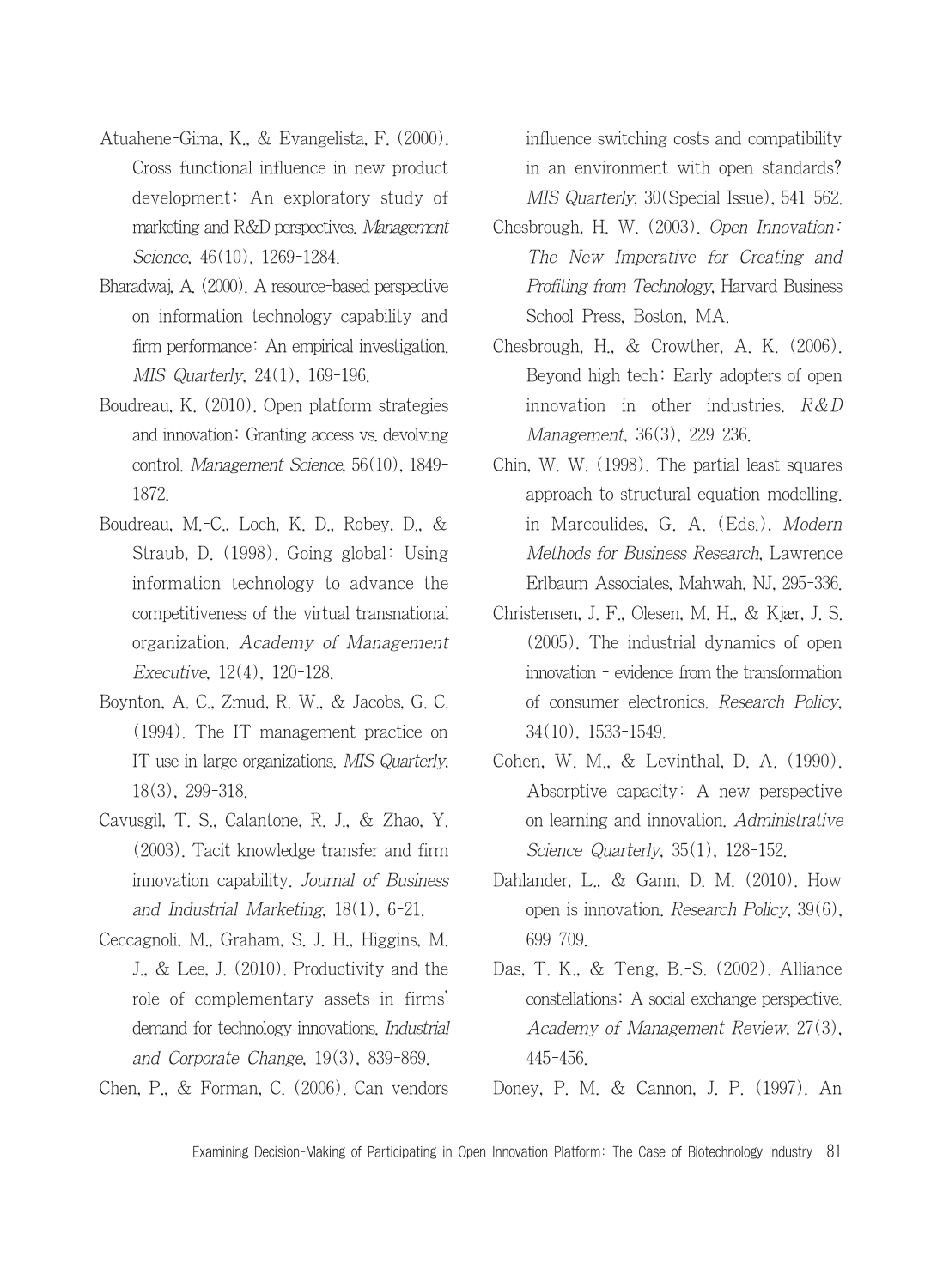examination of the nature of trust in buyer-seller relationships. Journal of Marketing, 61(2), 35-51.

- Doz, Y. L. & Hamel, G. (1998). Alliance Advantage, Harvard Business School Press, Boston, MA.
- Dwyer, F. R., Schurr, P. H., & Oh, S. (1987). Developing buyer-seller relationships. Journal of Marketing. 51(2), 11-27.
- Ebner, W., Leimeister, J. M., & Kromar, H. (2009). Community engineering for innovations: The ideas competition as a method to nurture a virtual community for innovations. R&D Management, 39(4), 342-356.
- Fabrizio, K. R. (2009). Absorptive capacity and the search for innovation. Research Policy, 38(2), 255-267.
- Fishbein, M., & Ajzen, I. (1975). Beliefs, Attitude, Intention and Behaviour: An Introduction to Theory and Research, Addison-Wesley Publishing Company, Reading, MA.
- Fornell, C., & Bookstein, F. L. (1982). Two structural equation models: LISREL and PLS applied to consumer exit-voice theory. Journal of Marketing Research, 19(4), 440- 452.
- Fornell, C., & Larcker, D. F. (1981). Structural equation models with unobservable variables and measurement errors. Journal of Marketing Research, 18(2), 39-50.
- Füller, J., Matzler, K., & Hoppe, M. (2008). Brand community members as a source of innovation. Journal of Product Innovation

Management, 25(6), 608-619.

- Ganesan, S. (1994). Determinants of long-term orientation in buyer-seller relationships. Journal of Marketing, 58(2), 1-19.
- Grimpe, C., & Sofka, W. (2009). Search patterns and absorptive capacity: Low- and hightechnology sectors in European countries. Research Policy, 38(3), 495-506.
- Gulati, R., & Singh, H. (1998). The architecture of cooperation: Managing coordination costs and appropriation concerns in strategic alliances. Administrative Science Quarterly, 43(4), 781-814.
- Hair, J. F., Anderson, R. E., Tatham, R. L., & Black, W. C. (1998). Multivariate Data Analysis with Readings,  $5<sup>th</sup>$  ed., Prentice Hall, New York, NY.
- Heide, J. B., & Weiss, A. M. (1995). Vendor consideration and switching behaviour for buyers in high-technology markets. Journal of Marketing, 59(3), 30-43.
- Hult, G. T. M., Kerchen, D. J., & Slater, S. F. (2002). A longitudinal study of the learning climate and cycle time in supply chains. Journal of Business and Industrial Marketing, 17(4), 302-323.
- Ili, S., Albers, A., & Miller, S. (2010). Open innovation in the automotive industry. R&D Management, 40(3), 246-255.
- Jarvenpaa, S. L., Shaw, T. R., & Staples, D. S. (2004). Toward contextualized theories of trust: The role of trust in global virtual teams. Information Systems Research, 15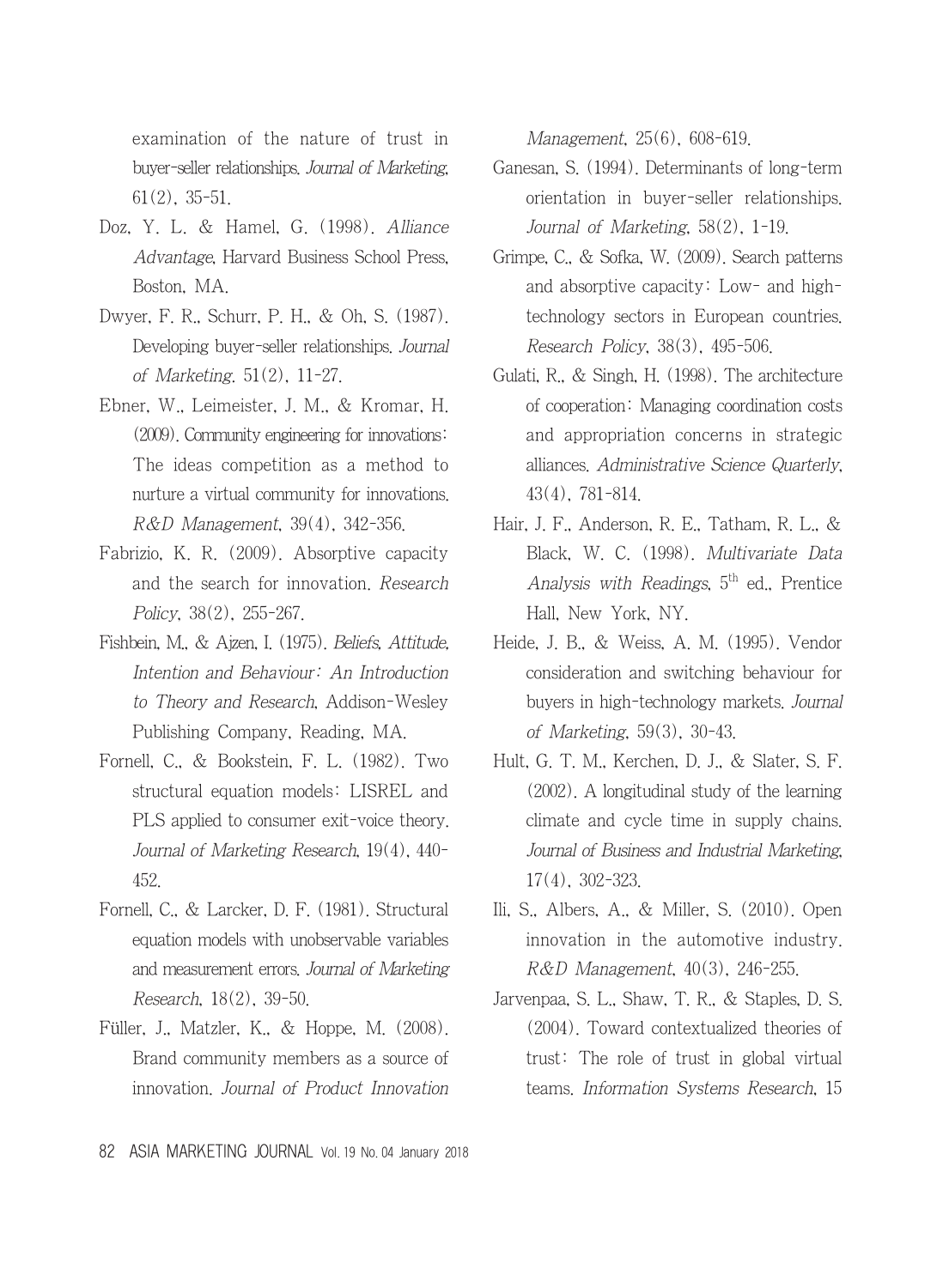(3), 250-267.

- Kankanhalli, A., Tan, B. C. Y., & Wei, K.-K. (2005). Contributing knowledge to electronic knowledge repositories: An empirical investigation. MIS Quarterly, 29(1), 113- 143.
- Kelly, H., & Thibaut, J. W., (1978). Interpersonal Relations: A Theory of Interdependence, Wiley, New York, NY.
- Kim, K., Kim, J., Min, J., & Ryu. S. (2017). How network structure impacts firm performance. Asia Marketing Journal, 19 (1), 19-34.
- Kim, J., & Wilemon, D. (2014). Organizational learning as catalyst to technological innovation. Asia Marketing Journal, 16(3), 35-56.
- Koch, J. L., & Steers, R. M. (1978). Job attachment, satisfaction, and turnover among public sector employees. Journal of Vocational Behaviour, 12(1), 119-128.
- Kogut, B. (1988). Joint ventures: Theoretical and empirical perspectives. Strategic Management Journal, 9(4), 319-332.
- Kohler, T., Matzler, K., Füller, J. (2009). Avatarbased innovation: Using virtual worlds for real-world innovation. Technovation, 29(6 –7), 395-407.
- Lau, A. K. W., Tang, E., & Yam, R. C. M. (2010). Effects of supplier and customer integration on product innovation and performance: Empirical evidence in Hong Kong manufacturers. Journal of Product

Innovation Management, 27(5), 761-77.

- Mangalam, H., Stewart, J., Zhou, J., Schlauch, K., Waugh, M., Chen, G., Farmer, A.D., Colello, G., & Weller, J. W. (2001). GeneX: An open source gene expression database and integrated tool set. IBM Systems Journal, 40(2), 552-569.
- Moorman, C., Zaltman, G., & Deshpande, R. (1992). Relationships between providers and users of market research: The dynamics of trust within and between organizations. Journal of Marketing Research, 29(3), 314-328.
- Morgan, R. M., & Hunt, S. D. (1994). The commitment-trust theory of relationship marketing. Journal of Marketing, 58(3), 20-38.
- Newell. S., & Swan, J. (2000). Trust and interorganizational networking. Human Relations, 53(10), 1287-1328.
- Newman, M., & Sabherwal, R. (1996). Determinants of commitment to information systems development: A longitudinal investigation. MIS Quarterly, 20(1), 23-54.
- Nunnally, J. C., & Bernstein, I. H. (1994). Psychometric Theory, 3<sup>rd</sup> ed., McGraw-Hill, New York, NY.
- Osborn, C. S., Madnick, S. E., & Wang, Y. R. (1990). Motivating strategic alliance for composite information systems: The case of a major regional hospital. Journal of Management Information Systems, 6(3), 99-117.

Examining Decision-Making of Participating in Open Innovation Platform: The Case of Biotechnology Industry 83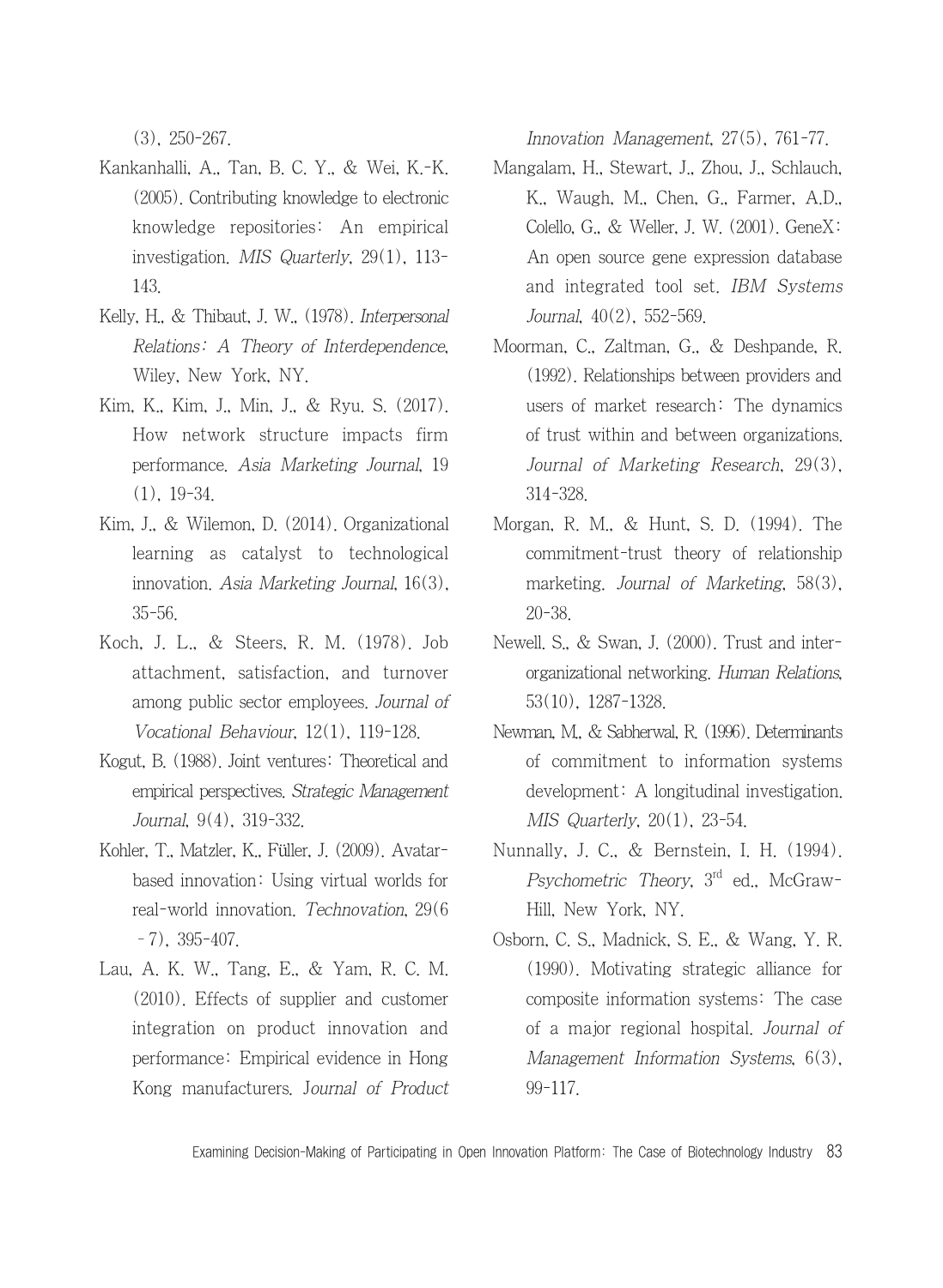- Pavlou, P. A., & El Sway, O. A. (2006). From IT leveraging competence to competitive advantage in turbulent environments: The case of new product development. Information Systems Research, 17(3), 198-227.
- Porter, L. W., Steers, R. M., Mowday, R. T., & Boulian, P. V. (1974). Organizational commitment, job satisfaction, and turnover among psychiatric technicians. Journal of Applied Psychology, 59(5), 603-609.
- Powell, W. W. (1998). Learning from collaboration: Knowledge and networks in the biotechnology and pharmaceutical industries. California Management Review, 40(3), 228-240.
- Premkumar, G., & Ramamurthy, K. (1995). The role of interorganizational and organizational factors on the decision mode for adoption of interorganizational systems. Decision Sciences, 26(3), 303-333.
- Ring, P., & Van de Ven, A. (1994). Developmental processes of cooperative interorganizational relationships. Academy of Management Review, 19(1), 90-118.
- Roberts, J. A., Hann, I.-H., & Salughter, S. A. (2006). Understanding the motivations, participation, and performance of open source software developers: A longitudinal study of the apache projects. Management Science, 52(7), 984-999.
- Rogers, E. M. (1995). Diffusion of Innovation, The Free Press, New York, NY.
- Ross, J. W., Beath, C. M., & Goodhue, D. L. (1996). Develop long-term competitiveness

through IT assets. Sloan Management Review, 38(1), 31-45.

- Sambamurthy, V., Bharadwaj, A., & Grover, V. (2003). Shaping agility through digital options: Reconceptualizing the role of IT in contemporary firms. MIS Quarterly, 27 (2), 237-263.
- Schiele, H. (2010). Early supplier integration: The dual role of purchasing in new product development. R&D Management, 40(2), 138-53.
- Schurr, P. H. & Ozanne, J. L. (1985). Influences on exchange processes: Buyers' preconceptions of a seller's trustworthiness and bargaining toughness. Journal of Consumer Research, 11(4), 939-953.
- Staropoli, C. (1998). Cooperation in R&D in the pharmaceutical industry – the network as an organizational innovation governing technological innovation. Technovation, 18 (1), 13-23.
- Stewart, K. J., & Gosain, V. (2006). The Impact of Ideology on Effectiveness in Open Source Software Development Teams. MIS Quarterly, 30(2), 291-314.
- Teirlinck, P., Dumont, M., & Spithoven, A. (2010). Corporate decision-making in R&D outsourcing and the impact on internal R&D employment intensity. Industrial and Corporate Change, 19(6), 1741-1768.
- Tether, B. S., & Tajar., A. (2008). Beyond industry-university links: Sourcing knowledge for innovation from consultants, private